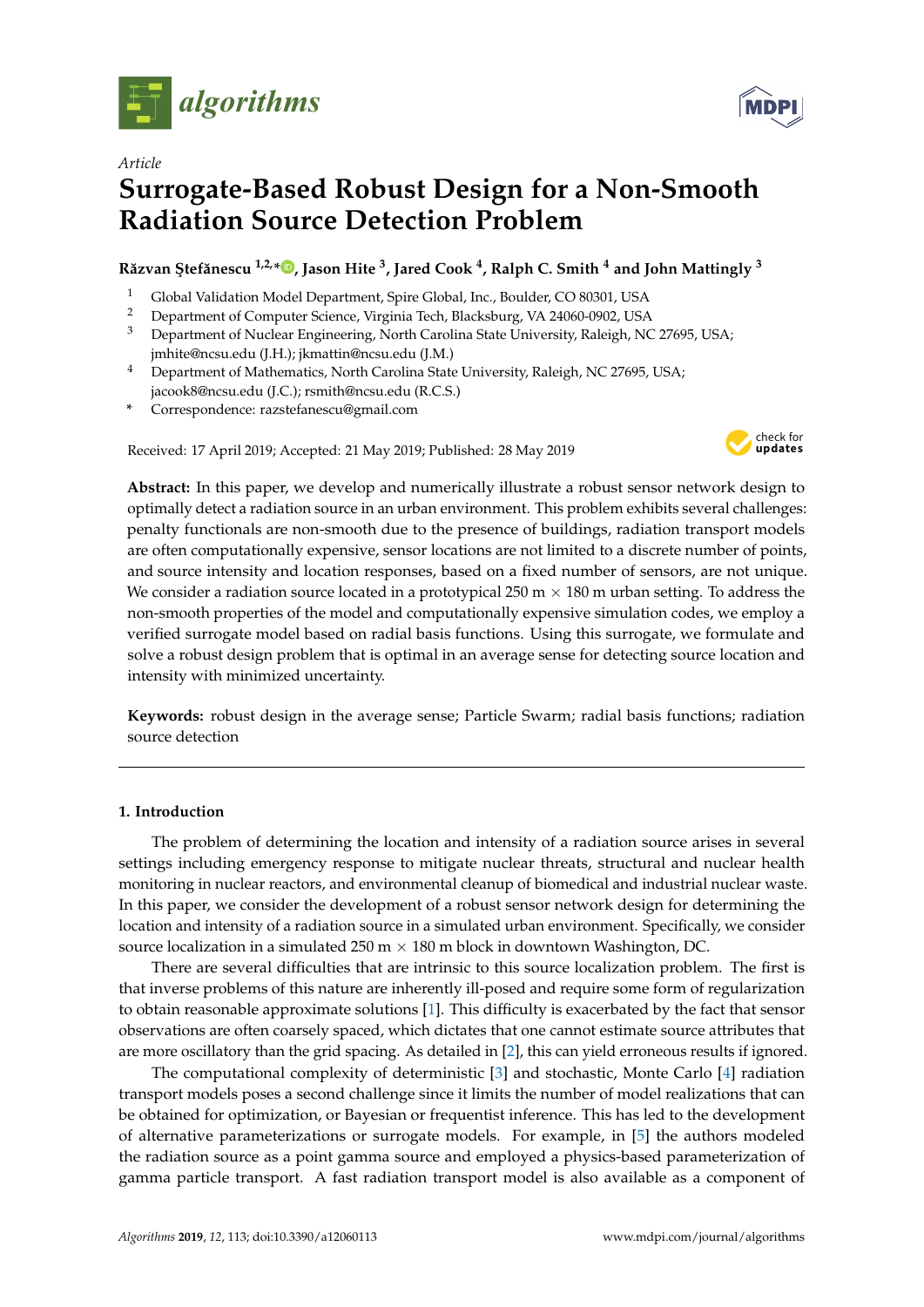Synth, a gamma-ray simulation code written by Pacific Northwest National Laboratory [\[6](#page-15-5)[,7\]](#page-15-6). In [\[8\]](#page-15-7), the authors employ a Gaussian mixture to model the radiation field.

In [\[9\]](#page-16-0), we addressed challenges associated with optimization and Bayesian inference as a prelude to the robust sensor design problem considered in this paper. Specifically, we implemented a fast piecewise-continuously differentiable radiation transport model and solved the associated inverse problem using combined global [\[10](#page-16-1)[,11\]](#page-16-2) and local [\[12\]](#page-16-3) optimization algorithms, and Bayesian inference techniques [\[13,](#page-16-4)[14\]](#page-16-5). As in [\[9\]](#page-16-0), we assume here that the threat is a point source and that the model accounts only for photons that travel directly from source to detector, with no intervening collisions. The radiation source is parameterized with three components: its 2-D location coordinates and intensity.

To improve computational efficiency and permit gradient-based optimization and the implementation of a robust design algorithm [\[15\]](#page-16-6), we implement and verify a continuously differentiable surrogate model based on radial basis functions to approximate the response for all possible detector locations. We employ this surrogate for subsequent optimization and robust design.

There are three different main strategies for taking measurements for general applications. The first searches for a given number of stationary sensors, the second one relies on moving sensors, whereas the third method, entitled scanning, activates only a subset of a given number of stationary sensors at a given moment in time. The existing methods for identification of sensor locations usually employ random fields analysis [\[16\]](#page-16-7), information theory [\[17\]](#page-16-8) and optimum experimental design theory [\[15\]](#page-16-6). Moreover, sensor placement algorithms can be classified into discrete and continuous depending on the nature of the search space. In the context of nuclear source identification, Michaud [\[18\]](#page-16-9) used the Gaussian process optimization [\[19\]](#page-16-10) to solve a continuous detector placement problem and Schmidt [\[20\]](#page-16-11) applied Shannon entropy [\[21–](#page-16-12)[23\]](#page-16-13) to guide mobile sensors over a discrete grid of possible measurement sites.

To form a basis for comparing different networks, a quantitative measure of efficiency is required. In this study, we explore criteria applied in optimum experimental design [\[15\]](#page-16-6) to solve a discrete stationary detector placement problem. These criteria are defined in terms of the Fisher information matrix associated with the unknown characteristics of the source. One of the main difficulties associated with optimization of sensor locations is the dependence of the optimal solutions on unknown true values of the source characteristics or prior approximations. To remove this dependency, we employ a robust design strategy based on maximizing the expectation of the corresponding local optimality criterion over the source characteristics domain. We then transform the resulting stochastic optimization problem into a combinatorial optimization problem by generating a finite set of possible detectors locations. We solve the combinatorial optimization problem and test the obtained optimal network of sensors against randomly selected networks. The surrogate model implementation allows solving the combinatorial optimization problem otherwise being computationally infeasible.

The remainder of the paper is organized as follows. In Section [2,](#page-1-0) we discuss the radiation transport model and radial basis function surrogate along with associated statistical models. We also describe the domain geometry. The inverse problem based on the surrogate models is formulated in Section [3.](#page-5-0) In Section [4,](#page-6-0) we present the theoretical framework of the robust design in the average sense employed in this paper. In Section [5,](#page-8-0) we present the numerical solution of the robust design problem and compare the optimal network performance to randomly selected networks. We draw conclusions in Section [6.](#page-13-0) We summarize in the [A](#page-14-0)ppendix A the Particle Swarm algorithm used to solve the inverse problem.

## <span id="page-1-0"></span>**2. Radiation Transport Model and Surrogate Formulations**

<span id="page-1-1"></span>Gamma transport phenomena, as derived from Boltzmann transport theory, can be modeled by the partial differential equation (PDE)

$$
\hat{\mathbf{\Omega}} \cdot \nabla I(\mathbf{r}, E, \hat{\mathbf{\Omega}}) + \Sigma_t(\mathbf{r}, E) I(\mathbf{r}, E, \hat{\mathbf{\Omega}})
$$
\n
$$
= S(\mathbf{r}, E) + \int_0^\infty dE' \int_{4\pi} d\hat{\mathbf{\Omega}}' \Sigma_s(\mathbf{r}, E' \to E, \hat{\mathbf{\Omega}}' \to \hat{\mathbf{\Omega}}) I(\mathbf{r}, E', \hat{\mathbf{\Omega}}'). \tag{1}
$$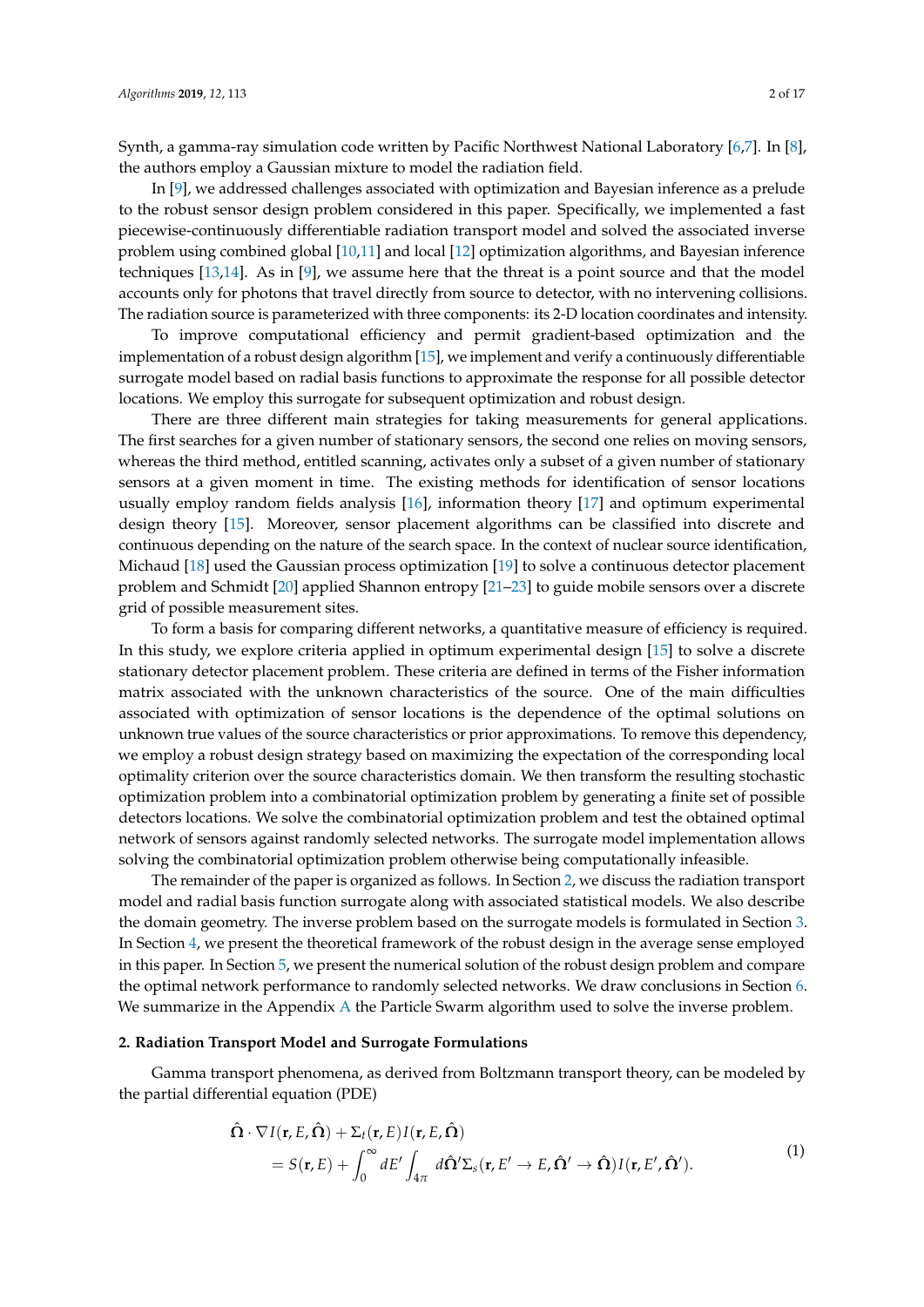Here *I* and *S* respectively denote the gamma intensity per unit area and external gamma source in the medium characterized by the position vector **r**, energy *E*, and unit vector in the direction of the gamma  ${\bf \hat{\Omega}}.$  The parameters include the total macroscopic cross-section for gamma interactions  $\Sigma_t$ , and the double-differential macroscopic scattering cross-section Σ*<sup>s</sup>* , which depends on the change in gamma energy from incident energy  $E'$  to emergent energy  $E$  (i.e.,  $E' \to E$ ) and the change in gamma direction from incident direction  $\Omega'$  to  $\Omega$  (i.e.,  $\Omega' \to \Omega$ ). We refer readers to Shultis and Faw [\[3\]](#page-15-2) for a more detailed treatment of transport theory.

The problem of inferring the radiation source location and intensity from sensor measurements requires the evaluation of the Boltzmann radiation transport model [\(1\)](#page-1-1) at various points in the admissible parameter space. Numerically solving the PDE [\(1\)](#page-1-1) is computationally expensive even on HPC systems. Solving an inverse problem constrained by Equation [\(1\)](#page-1-1) or forward propagating uncertainties using Monte Carlo simulations are not computationally feasible since require solving Equation [\(1\)](#page-1-1) for many times.

Instead, we employ a model that only considers gamma rays that travel directly from source to detectors, without taking into account photons that incur collisions. This approach relies on the assumption that photons undergoing interactions in the medium have a very small probability of ever arriving at a detector. We also assume that the physical scale of our problem is sufficiently large so that both the source and detectors can be localized to points inside the domain. We will denote the location of the source as  $\mathbf{r}_s$  and associated intensity by  $S_0$ .  $S_0$  can be treated as time-independent. Most radionuclides of interest for source search have half-lives on the order of several years to tens-of-thousands of years. Consequently, radioactive decay of the source is insignificant during the measurement. Under these assumptions, Equation [\(1\)](#page-1-1) can be simplified to

<span id="page-2-0"></span>
$$
\hat{\mathbf{\Omega}} \cdot \nabla I(\mathbf{r}, E, \mathbf{\Omega}) + \Sigma_t(\mathbf{r}, E, \hat{\mathbf{\Omega}}) I(\mathbf{r}, E, \hat{\mathbf{\Omega}}) = \frac{S_0}{4\pi} \delta(E - E_0) \delta(\|\mathbf{r} - \mathbf{r}_s\|_2), \tag{2}
$$

where  $\hat{\Omega}$  is a unit vector pointing in the traveling direction of the gamma rays and  $E_0$  is the source emission energy and delta denotes the Dirac delta function; see [\[3\]](#page-15-2) for more details. Equation [\(2\)](#page-2-0) can be solved to determine the intensity of photons arriving at any point **r** inside domain. This enables the computation of the count rate measured by the *i*-th detector  $D_i$  assuming that detectors are point detectors with face area  $A_i$  and dwell time  $\Delta t_i$ . The detector intrinsic efficiency  $\epsilon_i \in [0,1]$  is usually known in practice.

If the *ith* detector is located at point  $\mathbf{r}_{d}^{i}$ , the solution

<span id="page-2-1"></span>
$$
\hat{F}_i: \mathcal{X} \to \mathbb{R}, \hat{F}_i(\boldsymbol{\theta}) = S_0 \Delta t_i \cdot \epsilon_i \cdot \frac{A_i}{4\pi ||\mathbf{r}_d^i - \mathbf{r}_s||_2^2} \cdot \exp\left(\int_{\mathbf{r}_d^i - \mathbf{r}_s} \Sigma_T \, d\mathbf{s}\right)
$$
(3)

of Equation [\(2\)](#page-2-0) predicts the number of counts observed by the sensor given the location and intensity  $\theta = (\mathbf{r}_s, S_0)$  of the source. Here we denoted by  $\mathcal X$  the space of all possible sources and  $\mathbb R$  is the one-dimensional real coordinate space. The derivation of model response [\(3\)](#page-2-1) follows in a manner similar to that shown in Shultis and Faw [\[3\]](#page-15-2), (Chapter 10.1.3), where the resulting solution is evaluated at the detector location  $\mathbf{r}_d^i$ .

## *2.1. Model Geometry*

To provide an example of an urban area, we selected a  $250 \text{ m} \times 180 \text{ m}$  block in downtown Washington, D.C., located at approximately 38◦54'48" N by 77◦1'60"W (Johnson Avenue NW) to serve as our domain. Buildings in this area are primarily brick and concrete residential housing and are generally 1–5 stories in height. Using data from the OpenStreetMaps database [\(https://www.](https://www.openstreetmap.org/) [openstreetmap.org/\)](https://www.openstreetmap.org/), we constructed a 2-D representation of the area to serve as the test geometry. Our implementation treats the buildings as a set of disjoint polygons  $P_j$ ,  $j = 1, 2, ..., N_g$ , each of which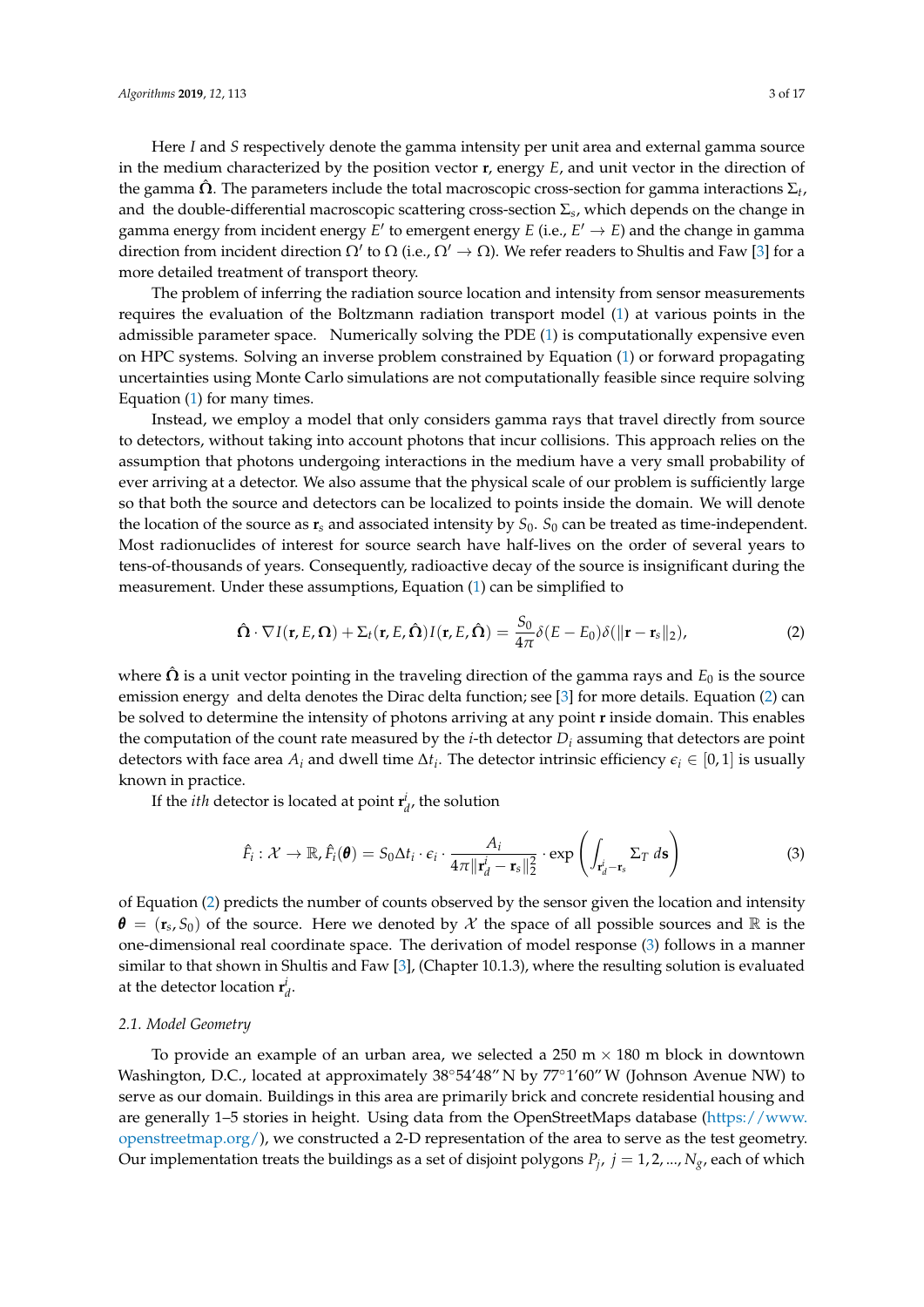is assigned a corresponding macroscopic cross-section Σ*<sup>t</sup>* . A satellite photo of the area with an overlay of the constructed representation is provided in Figure [1.](#page-3-0)

Approximate calculations indicate that wood and concrete buildings correspond to an optical thickness of around 3 mean free paths (MFPs), where the mean free path denotes the mean distance traveled by the photons between collisions with atoms of the building. Consequently, we randomly selected cross-sections for each building so that their optical thickness is between 1 and 5 MFPs. The random sampling was also weighted according to the volume of each building, so that smaller buildings were biased towards smaller optical thicknesses and vice versa. The regions between buildings were treated as dry air at standard temperature and pressure, with cross-sections taken from the NIST XCOM database [\(http://www.nist.gov/pml/data/xcom/\)](http://www.nist.gov/pml/data/xcom/).

For this geometry, the admissible parameter space is

<span id="page-3-2"></span>
$$
\mathcal{X} = [0, 250] \times [0, 180] \times [5 \cdot 10^8, 5 \cdot 10^{10}]. \tag{4}
$$

The first two dimensions define the spatial location representing the simulated 250  $\times$  180 m urban block. The third dimension restricts the source intensity to vary between  $5 \times 10^8$  and  $5 \times 10^{10}$  Bq.

## <span id="page-3-3"></span>*2.2. Numerical Model for Detector Response*

To determine the intensity of photons arriving at a given detector location  $\mathbf{r}_{d}^{i}$ , the algorithm employs a simple ray-tracing scheme. Starting at the location of the source **r***s* , we draw a ray from  $\mathbf{r}_s$  to  $\mathbf{r}_d^i$ . We then compute the intersection of this ray with the disjoint polygons  $P_j$ ,  $j = 1, 2, ..., N_g$ , representing the set of buildings in our domain. This yields a series of line segments expressing the path traversed in each region. We assume that a given ray intersects  $N_\ell$  polygons,  $N_\ell < N_g$ , and let  $\mathcal{L} \,=\, \{(\ell_j, \Sigma_T^{(j)}\,)$  $T^{(j)}\}_{j=1}^{N_{\ell}}$  be the set of all intersecting segments, where  $\ell_j$  is the Euclidean length of the  $j$ -th segment and  $\Sigma^{(j)}_T$  $T$ <sup> $U$ </sup> is the corresponding value for the macroscopic total cross-section. With this assumption, Equation [\(3\)](#page-2-1) takes the form

<span id="page-3-1"></span>
$$
\hat{F}_i(\boldsymbol{\theta}) = S_0 \Delta t_i \cdot \epsilon_i \cdot \frac{A_i}{4\pi ||\mathbf{r}_d^i - \mathbf{r}_s||_2^2} \exp\left(-\sum_{j=1}^{N_\ell} \ell_j \cdot \Sigma_T^{(j)}\right).
$$
\n(5)

<span id="page-3-0"></span>

Figure 1. Satellite image of problem domain with model geometry overlaid (Imagery ©2016 Commonwealth of Virginia, DigitalGlobe, District of Columbia (DC GIS), Sanborn, U.S. Geological Survey, Map data ( $\odot$ 2016 Google). The figure marks indicate possible detector and source locations.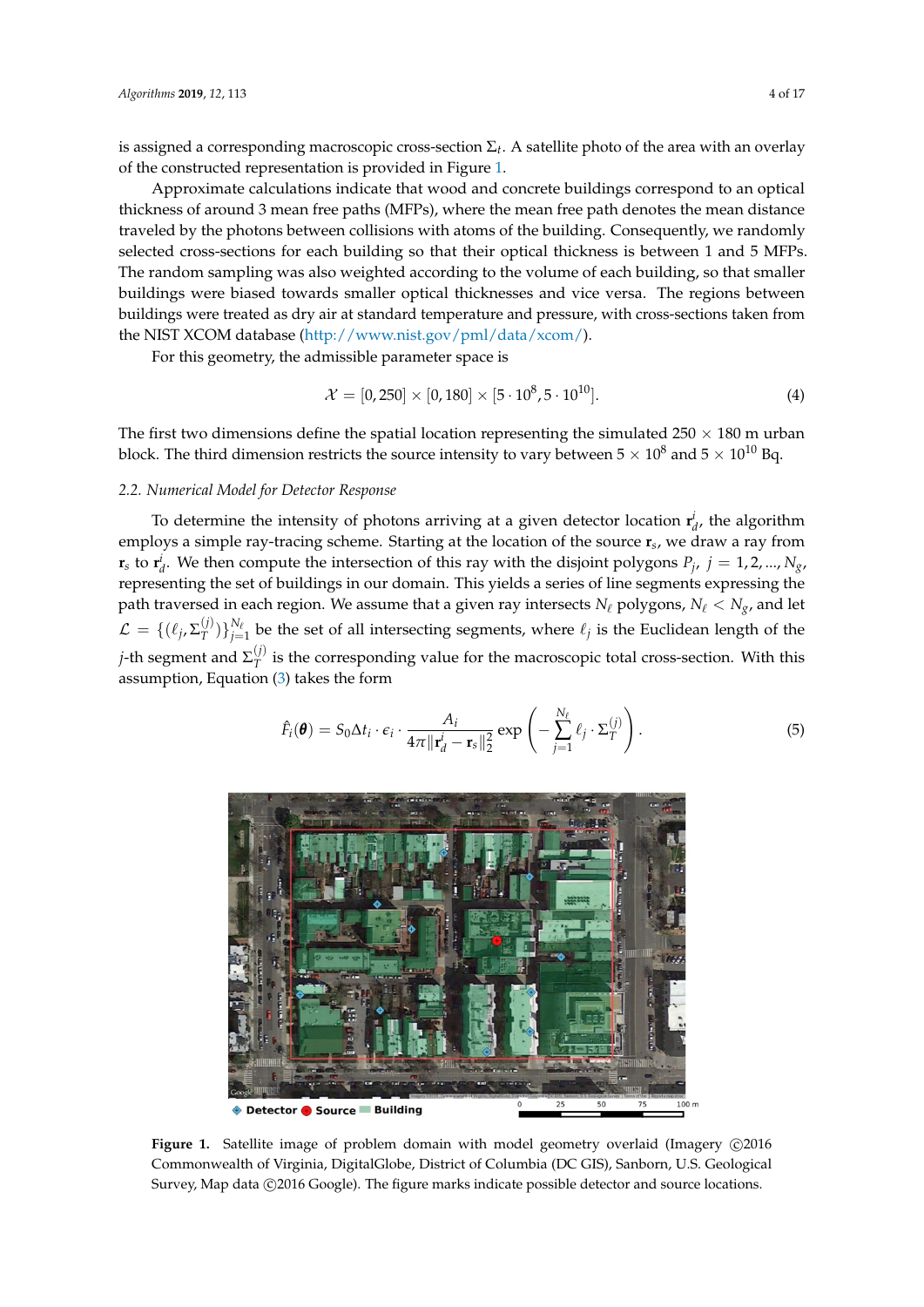Equation [\(5\)](#page-3-1) provides an analytic expression estimating the expected detector response, and its computation primarily requires the intersection of lines with the model geometry. Equation [\(5\)](#page-3-1) represents a significant simplification to the solution of [\(1\)](#page-1-1), a nonlinear PDE with seven independent variables whose solution in complex geometries can require many hours even on a supercomputer. We implemented the numerical model [\(5\)](#page-3-1) in a short Python code. It employs the Shapely library [\(https://pypi.python.org/pypi/Shapely\)](https://pypi.python.org/pypi/Shapely) for performing the computational geometry calculations. The model takes as input a specification of polygons representing the different regions of the domain, cross-section data, detector locations, source intensity, and source location.

### *2.3. Statistical Model*

To construct statistical models associated with *N* detectors, we consider a background with constant expected intensity *B*. We denote by  $\theta_0$ , the true source location and intensity of a radiation source. It is well known that radioactive decay and detection are Poisson random processes. By including Poisson random effects and assuming that *N* detectors are available, we obtain the statistical model

$$
Y_i \sim P\left(\hat{F}_i(\boldsymbol{\theta}_0) + B\right),\tag{6}
$$

associated with the *ith* detector response, *i* = 1, . . . , *N*. The Poisson distribution with mean

<span id="page-4-0"></span>
$$
F_i: \mathcal{X} \to \mathbb{R}, \ F_i(\boldsymbol{\theta}_0) = \hat{F}(\boldsymbol{\theta}_0) + B \tag{7}
$$

is denoted by P. For large numbers (>30) of observed photons, the Poisson distribution is adequately approximated by a normal distribution, yielding the approximate statistical model

$$
Y_i \sim \mathcal{N}\big(F_i(\boldsymbol{\theta}_0), (\sigma_i^o)^2\big),\tag{8}
$$

where  $(\sigma_i^o)^2 = F_i(\boldsymbol{\theta}_0)$ ; i.e., with variance equal to the mean. This is equivalent to

<span id="page-4-1"></span>
$$
Y_i = F_i(\boldsymbol{\theta}_0) + \varepsilon_i^0, \ \varepsilon_i^0 \sim \mathcal{N}(0, (\sigma_i^0)^2).
$$
 (9)

In this manner, we model the observations associated with each detector as random variables  $Y_i, i = 1, \ldots, N.$ 

## <span id="page-4-3"></span>*2.4. Radial Basis Function Surrogate Model*

Due to the presence of the buildings, the model response  $(7)$  is non-differentiable with respect to both position and intensity. To apply sensitivity analysis to determine an optimal sensor configuration, smoothness of the model responses must be assured. To address these issues and reduce computational times, we used radial basis functions to provide continuously differentiable approximations of the model responses [\(7\)](#page-4-0).

Radial basis function methods provide interpolants to sampled values associated with irregularly positioned points inside the input domain. A radial basis function approximation of the model response  $F_i(\boldsymbol{\theta})$  has the formulation

<span id="page-4-2"></span>
$$
\tilde{F}_i: \mathcal{X} \to \mathbb{R}, \tilde{F}_i(\boldsymbol{\theta}) = \sum_{k=1}^{\mathcal{L}} \lambda_k \psi(\varepsilon || \boldsymbol{\theta} - \boldsymbol{\theta}_k ||_2), \qquad (10)
$$

where  $\theta$  denotes a source in the domain  $\mathcal{X}, \psi : \mathbb{R} \to \mathbb{R}$  is a radial basis function and  $\varepsilon$  is a shape parameter. Possible choices of radial basis functions *ψ* include multiquadrics and their inverse formulations, Gaussian functions, and thin plate splines. A more comprehensive list can be found in [\[14](#page-16-5)[,24\]](#page-16-14). We employ Gaussian radial basis functions. The coefficients  $\lambda_k$  are computed by requiring that  $\tilde{F}_i(\theta_k) = F_i(\theta_k)$ ,  $k = 1, \ldots, \mathcal{L}$ , where  $\theta_k$  are selected to cover the entire domain  $\mathcal X$  and  $\mathcal L$  is the number of interpolation points. We employed the MATLAB radial basis function toolbox based on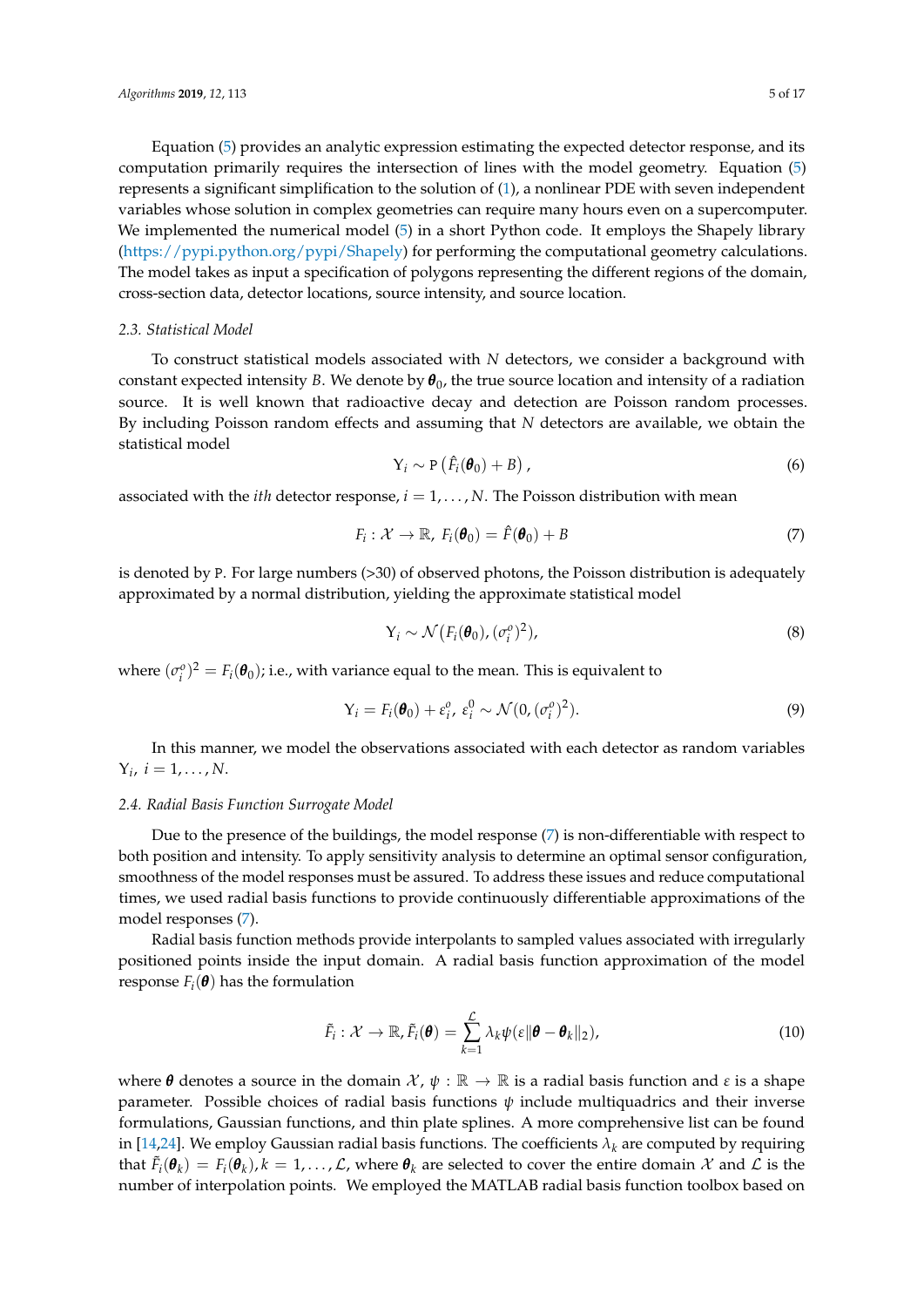Cholesky factorization and Tikhonov regularization. We also tried other methods to approximate the model response based on Legendre and Lagrange polynomials and Gaussian process. Our results (not shown here) revealed that the radial basis functions approximation had the best accuracy for our application.

## *2.5. Surrogate Statistical Model*

The analysis of interpolation error relies on smoothness properties of the map being approximated. In our case, such properties are not directly available nor are error bounds. Instead, we assume that the response surrogate models errors associated with the true source can be modeled as normal random variables  $\varepsilon_i^m \sim \mathcal{N}(0,(\sigma_i^m)^2)$ , yielding the statistical model

$$
F_i(\boldsymbol{\theta}_0) = \tilde{F}_i(\boldsymbol{\theta}_0) + \varepsilon_i^m, \ i = 1, \dots, N,
$$
\n(11)

with  $\sigma_i^m$  being the standard deviation of the response surrogate models errors.

A statistical model incorporating both model errors  $\varepsilon_i^m$  and observation errors  $\varepsilon_i^o$  introduced in [\(9\)](#page-4-1), is

<span id="page-5-1"></span>
$$
Y_i = \tilde{F}_i(\boldsymbol{\theta}_0) + \varepsilon_i^o + \varepsilon_i^m, \ i = 1, \dots, N. \tag{12}
$$

Assuming the independence of model errors and observation errors, and exploiting the fact that the sum of independent normal random variables is also a normal random variable, [\(12\)](#page-5-1) can be expressed as

<span id="page-5-2"></span>
$$
Y_i = \tilde{F}_i(\boldsymbol{\theta}_0) + \tilde{\varepsilon}_i, \ Y_i \sim \mathcal{N}(\tilde{F}_i(\boldsymbol{\theta}_0), \sigma_i^2) \ i = 1, \dots, N,
$$
\n(13)

where  $\tilde{\varepsilon}_i \sim \mathcal{N}(0, \sigma_i^2)$ , and  $\sigma_i^2 = (\sigma_i^o)^2 + (\sigma_i^m)^2$ .

## <span id="page-5-0"></span>**3. Detection of Nuclear Radiation Sources Using Surrogate Model**

The problem of estimating the location and intensity of a radiation source when several detectors with associated measurements are available represents a classic inverse problem. The source  $\theta_0$  is unknown and has to be inferred from realizations  $v_i$  of the random variables  $Y_i$ ,  $i = 1, \ldots N$  whose statistical model is described in [\(13\)](#page-5-2).

The Gaussian likelihood function  $\pi : \mathcal{X} \to [0, \infty)$  is given by

<span id="page-5-3"></span>
$$
\pi(\mathbf{V}|\boldsymbol{\theta}) = \frac{1}{\sqrt{(2\pi)^N \prod_{i=1}^N \sigma_i}} \exp\bigg(-\sum_{i=1}^N \frac{1}{\sigma_i^2} [v_i - \tilde{F}_i(\boldsymbol{\theta})]^2\bigg),\tag{14}
$$

where  $V = [v_1, \dots, v_N]$  is the vector of all the available observations.

A standard technique to estimate the location and intensity of a radiation source, based on measured data, is to apply maximum likelihood estimators. Due to the monotonicity of the logarithm function, maximizing [\(14\)](#page-5-3) is equivalent to minimizing the negative logarithm of the likelihood

<span id="page-5-4"></span>
$$
\min_{\boldsymbol{\theta} \in \mathcal{X}} J(\boldsymbol{\theta}), J(\boldsymbol{\theta}) = \frac{1}{2} \sum_{i=1}^{N} \frac{1}{\sigma_i^2} [v_i - \tilde{F}_i(\boldsymbol{\theta})]^2.
$$
\n(15)

We omit the constant in front of the exponential term in Equation [\(14\)](#page-5-3) since it does not affect the solution. The objective of this investigation is to solve the optimization problem [\(15\)](#page-5-4) with minimal uncertainty. The solution to this problem [\(15\)](#page-5-4) is a maximum likelihood estimator which is a random variable. In this context, uncertainty represents the covariance of this estimator which is shown to be the inverse of the Fisher information matrix [\(23\)](#page-7-0). To achieve this, we apply the robust design strategy described in next section.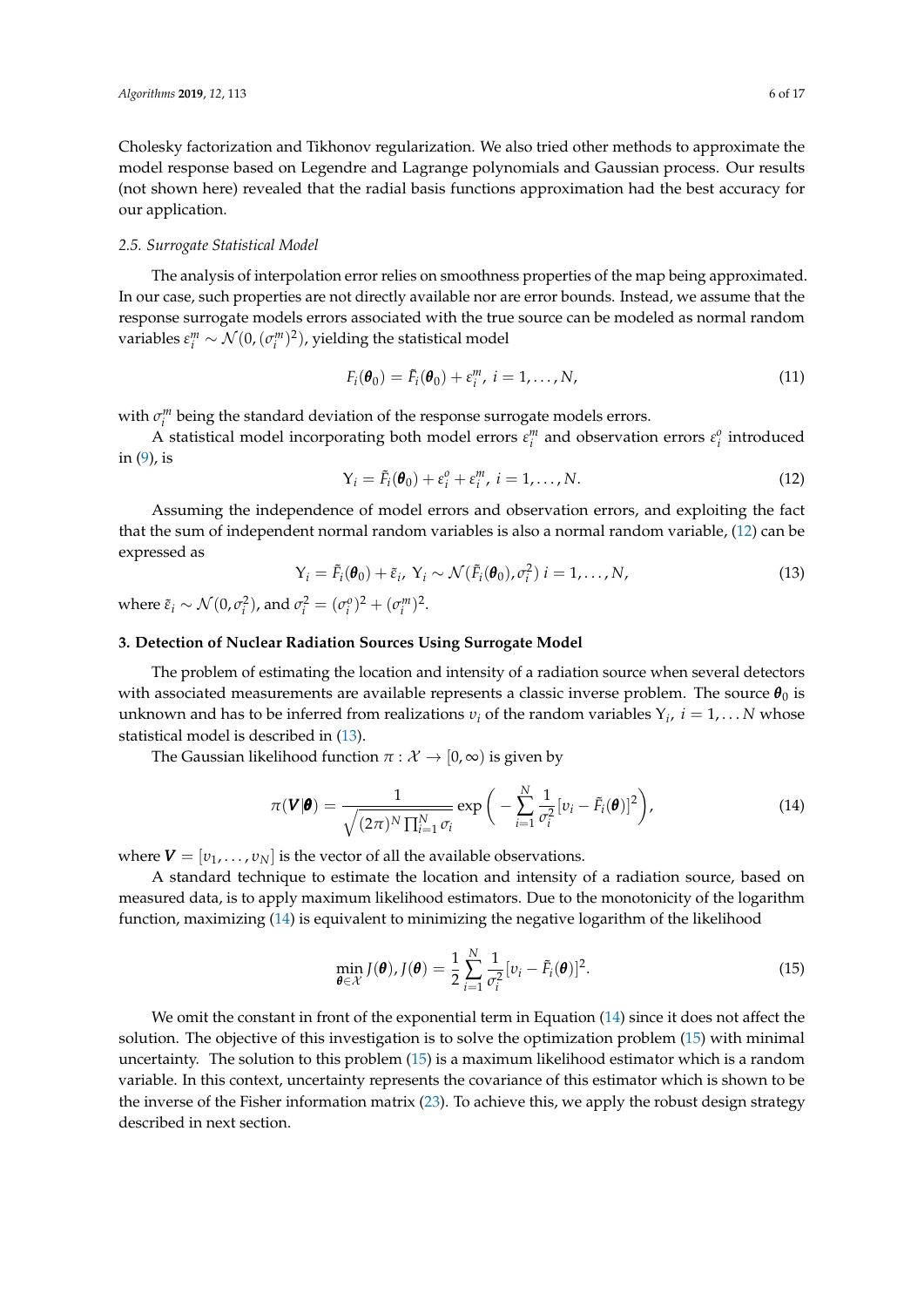## <span id="page-6-0"></span>**4. Robust Design in the Average Sense**

Here we present a robust design strategy in the average sense. The solution of the robust design problem is a network of sensors that minimizes the uncertainty in the solution of the inverse problem [\(15\)](#page-5-4).

#### *4.1. Solution of the Inverse Problem*

The solution of a nonlinear inverse problem is typically more difficult than in the linear case since one regularly does not have analytic solutions. Under the assumption that the model [\(10\)](#page-4-2) behaves linearly with respect to variables *θ*, one can derive an analytic solution for the weighted least-square estimate as described in [\[15,](#page-16-6)[25\]](#page-16-15). For nonlinear model responses, it is customary to linearize the system response

<span id="page-6-1"></span>
$$
\tilde{F}_i(\boldsymbol{\theta}) = \tilde{F}_i(\boldsymbol{\theta}^0) + \frac{\partial \tilde{F}_i}{\partial \boldsymbol{\theta}}(\boldsymbol{\theta}^0)^T(\boldsymbol{\theta} - \boldsymbol{\theta}^0) + \mathcal{O}(\|\boldsymbol{\theta} - \boldsymbol{\theta}^0\|_2^2), \ i = 1, ..., N
$$
\n(16)

about a prior estimate  $\pmb{\theta}^0$ , where  $\|\cdot\|_2$  is the Euclidean norm.

By neglecting the higher order terms, the statistical model [\(13\)](#page-5-2) can be rewritten as

$$
\tilde{\mathbf{Y}}_i = \frac{\partial \tilde{F}_i}{\partial \boldsymbol{\theta}} (\boldsymbol{\theta}^0)^T \boldsymbol{\theta}_0 + \tilde{\varepsilon}_i, \ i = 1, \dots, N. \tag{17}
$$

Here a realization  $\tilde{v}_i$  of  $\tilde{Y}_i$  can be expressed as  $\tilde{v}_i = v_i - \tilde{F}_i(\theta^0) + \frac{\partial \tilde{F}_i}{\partial \theta}(\theta^0)^T \theta^0$ , where  $v_i$  is sampled from the distribution defined in [\(13\)](#page-5-2). Consequently, the problem [\(15\)](#page-5-4) can be reformulated as

$$
\hat{\boldsymbol{\theta}} = \arg\min_{\boldsymbol{\theta}} \mathcal{J}(\boldsymbol{\theta}), \ \mathcal{J}(\boldsymbol{\theta}) = \frac{1}{2} \sum_{i=1}^{N} \frac{1}{\sigma_i^2} \left[ \tilde{v}_i - \frac{\partial \tilde{F}_i}{\partial \boldsymbol{\theta}} (\boldsymbol{\theta}^0)^T \boldsymbol{\theta} \right]^2.
$$
 (18)

By differentiating *J* with respect to *θ*, we obtain

$$
\nabla J(\hat{\boldsymbol{\theta}}) = -\sum_{i=1}^{N} \frac{1}{\sigma_i^2} \frac{\partial \tilde{F}_i}{\partial \boldsymbol{\theta}} (\boldsymbol{\theta}^0) \left[ \tilde{v}_i - \frac{\partial \tilde{F}_i}{\partial \boldsymbol{\theta}} (\hat{\boldsymbol{\theta}}^0)^T \boldsymbol{\theta} \right].
$$
 (19)

By imposing  $\nabla J(\hat{\boldsymbol{\theta}}) = 0$ , the estimate

<span id="page-6-2"></span>
$$
\hat{\boldsymbol{\theta}} = \boldsymbol{M}^{-1} \sum_{i=1}^{N} \frac{1}{\sigma_i^2} \frac{\partial \tilde{F}_i}{\partial \boldsymbol{\theta}} (\boldsymbol{\theta}^0) \tilde{v}_i,
$$
\n(20)

is unique only if the Fisher information matrix

<span id="page-6-3"></span>
$$
\boldsymbol{M} = \sum_{i=1}^{N} \frac{1}{\sigma_i^2} \frac{\partial \tilde{F}_i}{\partial \boldsymbol{\theta}} (\boldsymbol{\theta}^0) \left[ \frac{\partial \tilde{F}_i}{\partial \boldsymbol{\theta}} (\boldsymbol{\theta}^0) \right]^T
$$
(21)

is nonsingular.

A formula for the estimator  $\theta$  of the problem [\(15\)](#page-5-4) is obtained based on the linearization of the surrogate model response [\(10\)](#page-4-2) and by assuming that the high-order terms in the expansion [\(16\)](#page-6-1) are negligible. In the next subsection, we highlight the role of Fisher information matrix in defining the D-optimality criterion widely used in the optimum experimental design problems as a quantitative measure of the 'goodness' of different networks of sensors.

#### *4.2. Optimal Sensor Locations*

We focus on the statistical properties of the maximum likelihood estimator whose estimate was derived in Equation [\(20\)](#page-6-2). Based on these properties, optimal design theory provides solutions for the optimal placement of sensors problem.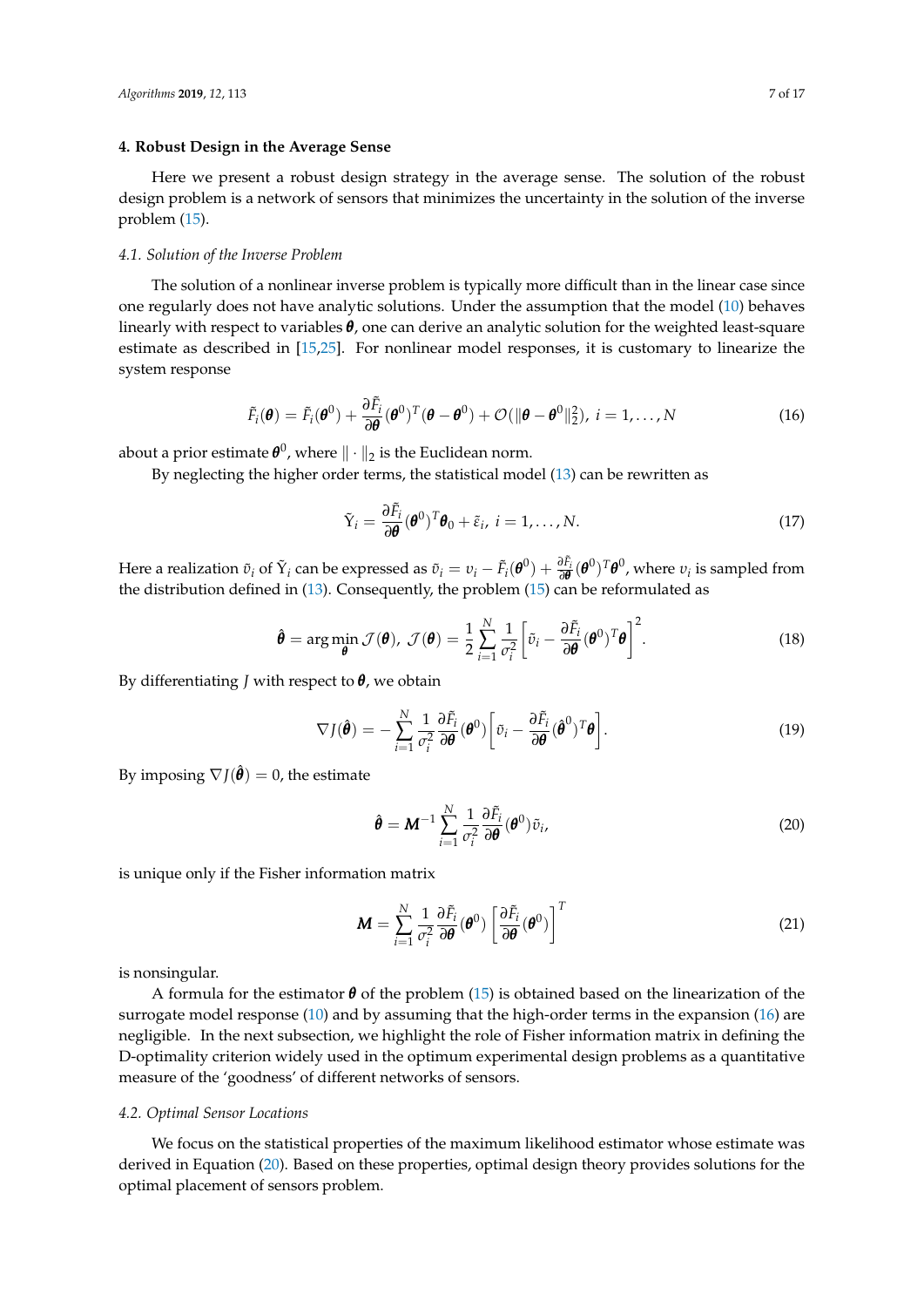We first note that the estimator

$$
\tilde{\boldsymbol{\theta}} = \boldsymbol{M}^{-1} \sum_{i=1}^{N} \frac{1}{\sigma_i^2} \frac{\partial \tilde{F}_i}{\partial \boldsymbol{\theta}} (\boldsymbol{\theta}^0) \tilde{Y}_i,
$$
\n(22)

is unbiased since

$$
E[\tilde{\boldsymbol{\theta}}] = \boldsymbol{M}^{-1} \sum_{i=1}^{N} \frac{1}{\sigma_i^2} \frac{\partial \tilde{F}_i}{\partial \boldsymbol{\theta}} (\boldsymbol{\theta}^0) E[\tilde{\Upsilon}_i] = \boldsymbol{M}^{-1} \sum_{i=1}^{N} \frac{1}{\sigma_i^2} \frac{\partial \tilde{F}_i}{\partial \boldsymbol{\theta}} (\boldsymbol{\theta}^0) E\left[\frac{\partial \tilde{F}_i}{\partial \boldsymbol{\theta}} (\boldsymbol{\theta}^0)^T \boldsymbol{\theta}_0 + \tilde{\varepsilon}_i\right],
$$
  
= 
$$
\boldsymbol{M}^{-1} \sum_{i=1}^{N} \frac{1}{\sigma_i^2} \frac{\partial \tilde{F}_i}{\partial \boldsymbol{\theta}} (\boldsymbol{\theta}^0) \frac{\partial \tilde{F}_i}{\partial \boldsymbol{\theta}} (\boldsymbol{\theta}^0) \boldsymbol{\theta}_0 = \boldsymbol{\theta}_0,
$$

and  $\theta_0$  is the true source location and intensity of the radiation source. Please note that we employed the relation  $E[\tilde{\varepsilon}_i] = 0$ ,  $i = 1, \ldots N$ , and Formula [\(21\)](#page-6-3).

<span id="page-7-0"></span>The covariance of the estimator is given by

$$
\begin{split}\n\text{cov}[\tilde{\boldsymbol{\theta}}] &= E[(\tilde{\boldsymbol{\theta}} - \boldsymbol{\theta}_{0})(\tilde{\boldsymbol{\theta}} - \boldsymbol{\theta}_{0})^{T}] \\
&= E\bigg[(\mathbf{M}^{-1}\sum_{i=1}^{N}\frac{1}{\sigma_{i}^{2}}\frac{\partial\tilde{F}_{i}}{\partial\boldsymbol{\theta}}(\boldsymbol{\theta}^{0})\tilde{Y}_{i} - \boldsymbol{\theta}_{0})(\mathbf{M}^{-1}\sum_{j=1}^{N}\frac{1}{\sigma_{i}^{2}}\frac{\partial\tilde{F}_{j}}{\partial\boldsymbol{\theta}}(\boldsymbol{\theta}^{0})\tilde{Y}_{j} - \boldsymbol{\theta}_{0})^{T}\bigg] \\
&= \mathbf{M}^{-1}\sum_{i=1}^{N}\sum_{j=1}^{N}\frac{1}{\sigma_{i}^{2}}\frac{\partial\tilde{F}_{i}}{\partial\boldsymbol{\theta}}(\boldsymbol{\theta}^{0})E\bigg[\tilde{\varepsilon}_{i}\tilde{\varepsilon}_{j}\bigg]\frac{1}{\sigma_{j}^{2}}\frac{\partial\tilde{F}_{j}}{\partial\boldsymbol{\theta}}(\boldsymbol{\theta}^{0})^{T}\mathbf{M}^{-T} \\
&= \mathbf{M}^{-1}\sum_{i=1}^{N}\frac{1}{\sigma_{i}^{2}}\frac{\partial\tilde{F}_{i}}{\partial\boldsymbol{\theta}}(\boldsymbol{\theta}^{0})E\bigg[\tilde{\varepsilon}_{i}^{2}\bigg]\frac{1}{\sigma_{i}^{2}}\frac{\partial\tilde{F}_{i}}{\partial\boldsymbol{\theta}}(\boldsymbol{\theta}^{0})^{T}\mathbf{M}^{-T} = \mathbf{M}^{-1}.\n\end{split} \tag{23}
$$

The result is based on the independence of the errors and symmetry of *M*.

The Fisher information matrix does not depend on the pseudo-measurements  $\bar{v}_i$  but instead on the sensor locations  $D_i$ ,  $i = 1,..., N$ , and the prior estimate  $\boldsymbol{\theta}^0$ . As such, one can adjusts the sensor locations  $D_i$  to minimize uncertainty in the estimator; i.e., minimize cov $[\tilde{\theta}]$ . As detailed in [\[26\]](#page-16-16), an optimal configuration exists only for specific cases. This is the reason for the introduction of scalar metrics depending on all possible Fisher information matrices [\[26\]](#page-16-16). The most popular metrics are the D-optimality, E-optimality, A-optimality, and sensitivity criteria based on the determinant, smallest eigenvalue, and trace of the Fisher information matrix and its inverse. D-optimality is invariant under scale changes in the parameters and linear transformations of the output in contrast to A-optimality and E-optimality criteria.

In this investigation, we employ the D-optimality criterion, where the optimal network  $\zeta_N^* =$  ${D}^*_i$ ,  $i = 1, ..., N$  is searched as the solution of the optimization problem

<span id="page-7-1"></span>
$$
\max_{\boldsymbol{\zeta}_N} \Psi\left(\boldsymbol{M}(\boldsymbol{\zeta}_N,\boldsymbol{\theta}^0)\right), \Psi\left(\boldsymbol{M}(\boldsymbol{\zeta}_N,\boldsymbol{\theta}^0)\right) = \det\left(\boldsymbol{M}(\boldsymbol{\zeta}_N,\boldsymbol{\theta}^0)\right). \tag{24}
$$

Here  $\xi_N$  ranging in the space of all possible combinations of sensor locations.

#### *4.3. Robust Design in the Average Sense*

The optimal design  $\bm{\zeta}_N^*$  obtained as the solution of [\(24\)](#page-7-1) is dependent on the prior estimate  $\bm{\theta}^0$  of the true parameters  $\bm{\theta}_0$  . When the prior estimate  $\bm{\theta}^0$  is not a reasonable approximation of  $\bm{\theta}_0$ , the network  $\bm{\xi}_N^*$ may be inaccurate since prior uncertainty on  $\pmb{\theta}^0$  is not taken into account. For the admissible parameter space  $\mathcal X$  in [\(4\)](#page-3-2), the set of all possible characteristics  $\theta$ , is compact. By incorporating the probabilistic description of the prior uncertainty, we obtain the optimal design in the average sense. The quantity of interest to be maximized is the expectation of the corresponding local optimality criterion,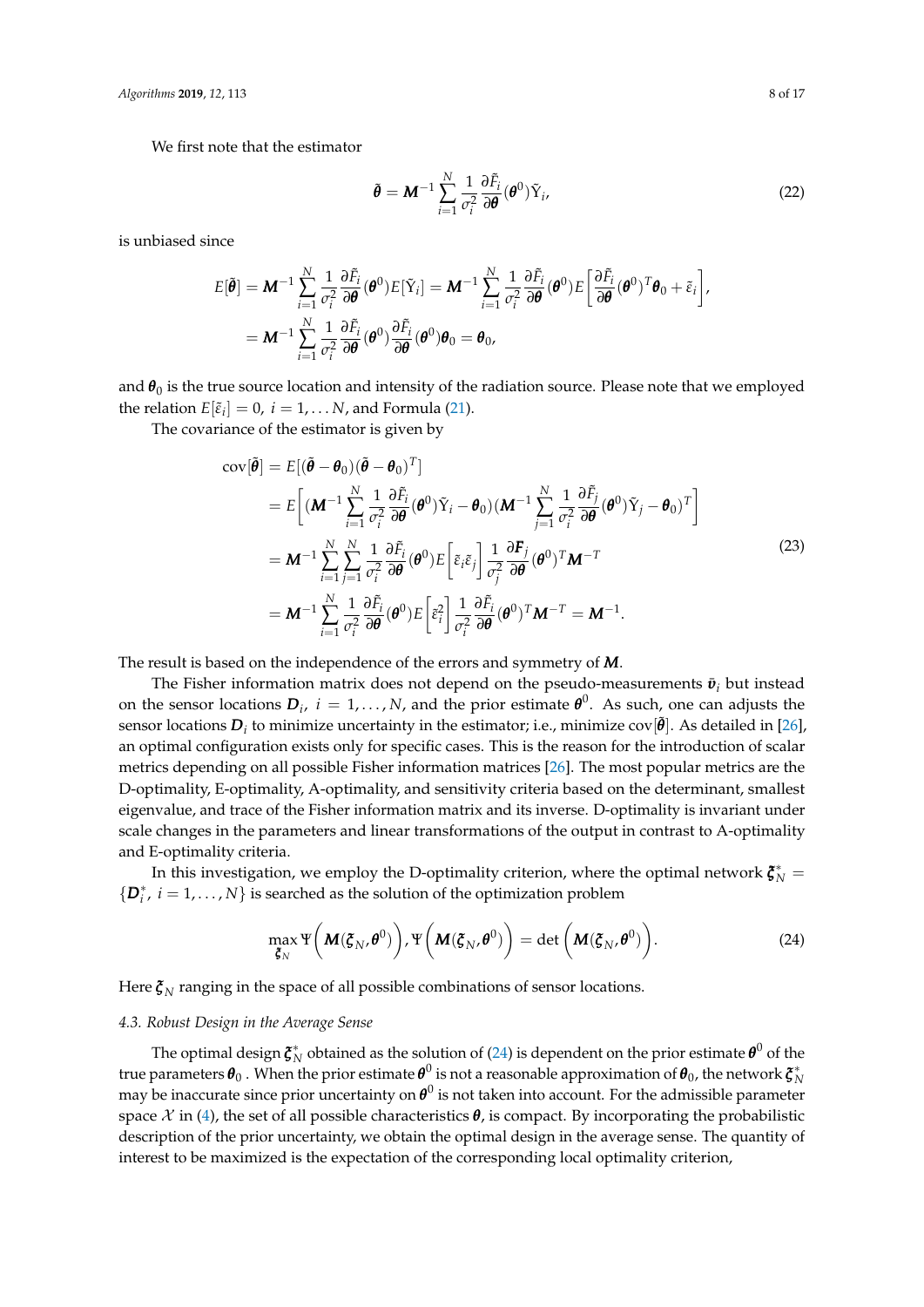*Algorithms* **2019**, *12*, 113 9 of 17

$$
\Gamma(\boldsymbol{\xi}_N) = E_{\boldsymbol{\theta}} \bigg[ \Psi[\boldsymbol{M}(\boldsymbol{\xi}_N, \boldsymbol{\theta})] \bigg] = \int_{\mathcal{X}} \Psi[\boldsymbol{M}(\boldsymbol{\xi}_N, \boldsymbol{\theta})] p(\boldsymbol{\theta}) d\boldsymbol{\theta}, \qquad (25)
$$

where  $p(\theta)$  is the uniform distribution on X. We employ the criterion introduced in [\(24\)](#page-7-1) leading to the ED-optimal design problem

$$
\max_{\boldsymbol{\zeta}_N} \Gamma_{ED}, \Gamma_{ED}(\boldsymbol{\zeta}_N) = \int_{\mathcal{X}} \det \left( \mathbf{M}(\boldsymbol{\zeta}_N, \boldsymbol{\theta}) \right) p(\boldsymbol{\theta}) d\boldsymbol{\theta}.
$$
 (26)

## <span id="page-8-0"></span>**5. Numerical Examples**

As detailed in Section [3,](#page-5-0) the problem under investigation consists of identifying the location and intensity of a radiation source in a simulated downtown Washington, DC block with minimum error with respect to the true source location and intensity. The solution to this problem can be obtained by applying optimal sensor location strategies [\[15\]](#page-16-6). Instead of applying a local optimal design method, whose solution depends on some *a priori* estimate of the true source, we propose a robust design strategy to remove this dependency. Specifically, we propose a 'compromise' design where the obtained network is good enough (in a least-error sense) to identify any possible source from the admissible domain  $X$ .

As detailed in [\(4\)](#page-3-2), we take the admissible parameter space to be  $\mathcal{X} = [0, 250]$  m  $\times$  [0, 180] m  $\times$  $[5 \cdot 10^8, 5 \cdot 10^{10}]$  Bq. Next we specify the set of all possible detector locations to be a discrete set of 30 spatial positions. By sampling from a uniform distribution, we generate the possible locations of detectors in the domain denoted by diamond marks in Figure [2.](#page-8-1) In this way, we avoid the problem of overlapping sensors encountered for a continuous formulation. The specific dispersal pattern was selected to spread the detectors evenly throughout the area. We assume that detectors have facial areas  $A_i$ , with 3-inch diameters and 3-inch lengths, for incident gamma energy of 662 KeV. This is standard packaging for sodium iodide (NaI) scintillators that possess intrinsic efficiency of  $\varepsilon_i$  = 62% for 662 keV gammas. The dwell time  $\Delta t_i$  for all detectors was chosen to be 1 s.

<span id="page-8-1"></span>

**Figure 2.** Network formed by 10 sensors with 30 possible locations.

Finally, we set the size of the network to 10 detectors and formulate the robust design problem in the average sense:

*Find the network*  $\boldsymbol{\xi}_{10}^* = \{\boldsymbol{D}_i, \ i = 1, \dots, 10\}$  consisting of 10 detectors out of the 30 possible detectors *locations depicted in Figure [2](#page-8-1) that solves*

<span id="page-8-2"></span>
$$
\boldsymbol{\xi}_{10}^* = \arg \max_{\boldsymbol{\xi}_{10}} \Gamma_{ED}, \quad \Gamma_{ED}(\boldsymbol{\xi}_{10}) = \int_{\mathcal{X}} \det \left( \boldsymbol{M}(\boldsymbol{\xi}_{10}, \boldsymbol{\theta}) \right) p(\boldsymbol{\theta}) d\boldsymbol{\theta}.
$$
 (27)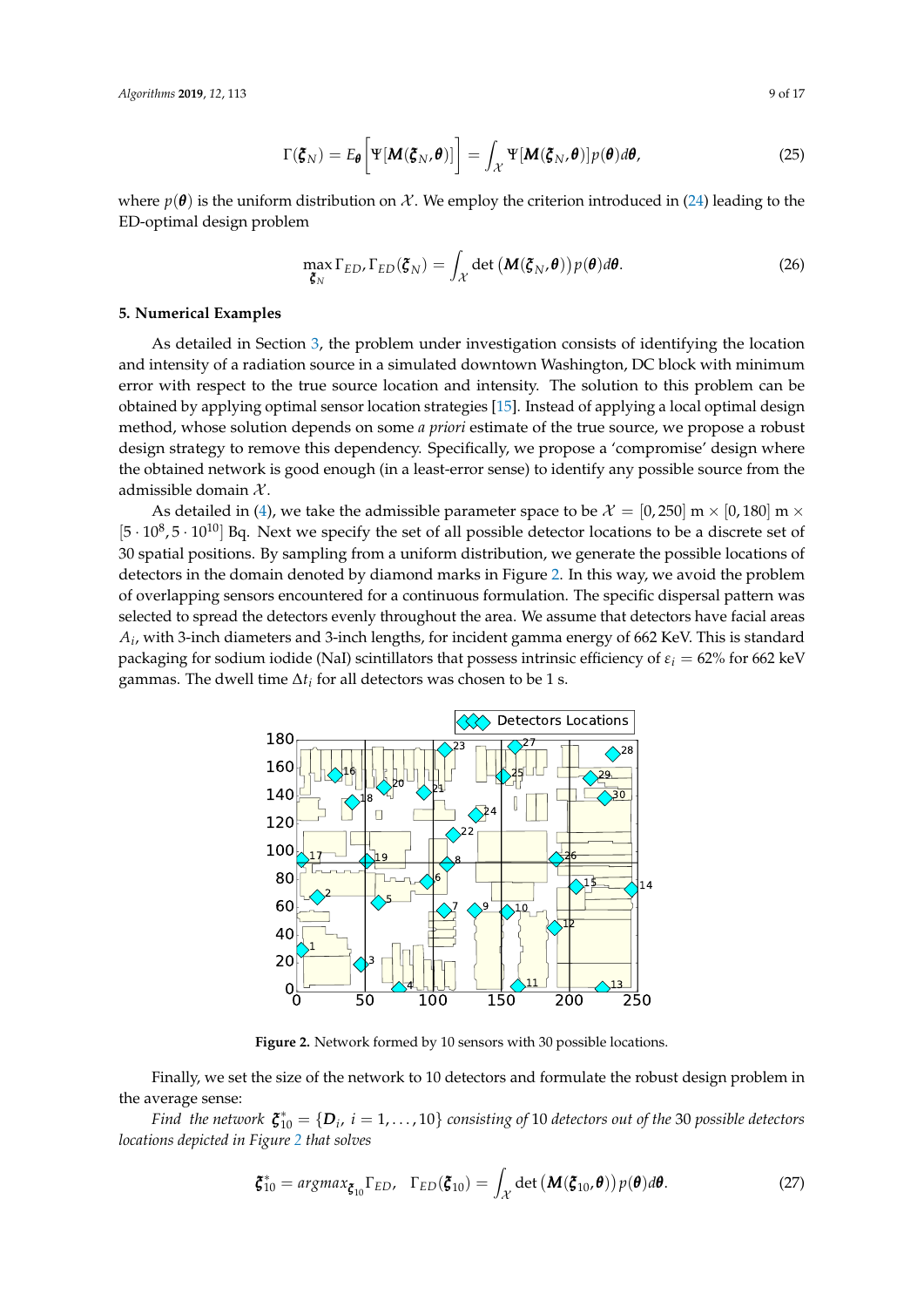By using a sufficiently large number of sources, the integral in [\(27\)](#page-8-2) can be accurately approximated. To evaluate the efficiency of the robust design network, we employ the metric

<span id="page-9-0"></span>
$$
\sqrt{\frac{\sum_{\ell=1}^{\mathcal{M}} \|\hat{\boldsymbol{\theta}}_{\boldsymbol{\xi}_{10}}^{\ell} - \boldsymbol{\theta}_{0}^{\ell}\|_{2}^{2}}{\mathcal{M}}},
$$
\n(28)

where  $\bm{\theta}^\ell_0$ ,  $\ell=1,\cdots M$ , are  $\cal M$  distinct true radiation sources. For each true source  $\bm{\theta}^\ell_0$ , we can compute the associated estimate  $\hat{\theta}_{\bm{\zeta}_{10}}$  as the solution of the problem [\(15\)](#page-5-4) using the network  $\bm{\zeta}_{10}$ . The score [\(28\)](#page-9-0) corresponding to the robust design  $\zeta_{10}^*$  will be tested against scores obtained by randomly selected networks  $\boldsymbol{\xi}_{10}$  of 10 detectors. The smallest score should be obtained by the robust design  $\boldsymbol{\xi}_{10}^*$  thus validating the approach.

The discrete nature of the space of all possible detectors locations transforms [\(27\)](#page-8-2) into a combinatorial optimization problem. The number of possible networks is 30,045,015 as given by (30 choose 10) which is equivalent to combination of 30 possible sensor locations taken 10. By imposing that each possible network *ξ* <sup>10</sup> contains only one detector out of the three possible choices from each of the ten rectangular areas shown in Figure [2,](#page-8-1) we decrease the number of possible networks to 59,049. This makes the combinatorial problem computationally feasible.

<span id="page-9-1"></span>In Figure [3,](#page-9-1) we plot the model response  $F_8$  [\(7\)](#page-4-0) corresponding to the sensor location  $D_8$  in Figure [2](#page-8-1) and a source intensity of  $3.5 \times 10^9$  Bq. The source location is varied inside the domain and the non-smooth nature of the model response is observed. The Fisher information matrix requires that the model response be differentiable with respect to the source location and intensity. This motivates replacing the model responses for all 30 possible locations with the differentiable radial basis function surrogate model described in Section [2.4.](#page-4-3)



**Figure 3.** Model response associated with sensor location number 8 with the source intensity fixed at  $3.5 \times 10^9$  Bq. Intensity is plotted with a logarithmic scale.

We employ radial basis interpolation [\(10\)](#page-4-2) to generate 30 surrogate model responses for all the possible detectors locations. The number of interpolation points is selected at 29,791 distributed inside the domain  $\mathcal X$ . Specifically, for each dimension, we selected 31 points evenly distributed inside the interval. For each possible detector location and source  $\boldsymbol{\theta}_k$ , the response model  $F_i$  [\(7\)](#page-4-0) was used to calculate the corresponding interpolation points  $(\pmb{\theta}_k, F_i(\pmb{\theta}_k))$ ,  $k = 1, ..., 29,791$ ,  $i = 1, ..., 30$ . We tested several values of the shape parameter *ε* and the most accurate surrogate models were obtained for  $\varepsilon^p = 8.06$ .

In Figure [4a](#page-10-0), we compare the surrogate model predictions against the outputs of model response  $F_8$  for  $D_8$  and 100 different sources uniformly randomly sampled from  $\mathcal{X}$ . These sources were not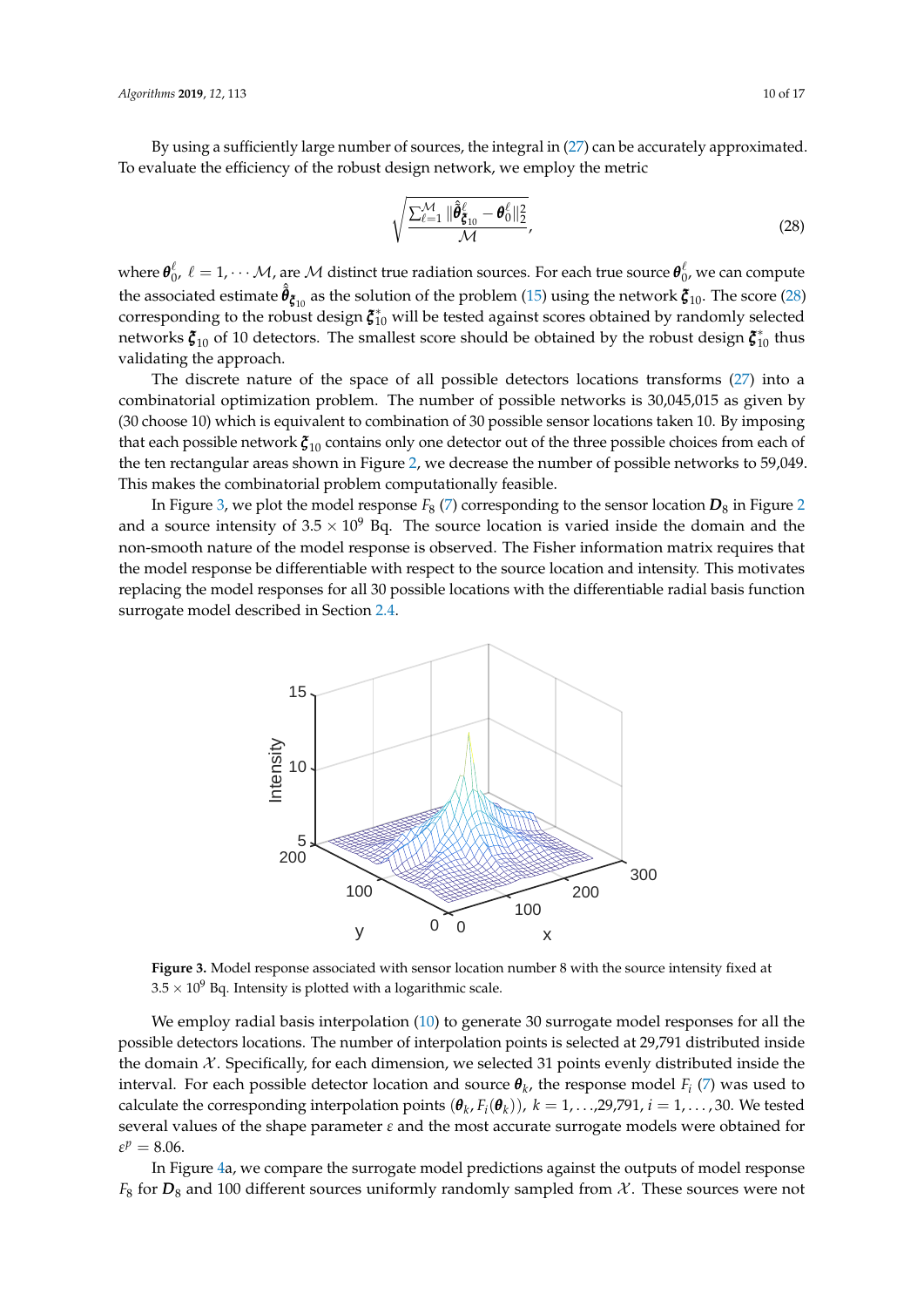included in the training set. The red curve corresponds to the model response outputs whereas the blue curve denotes the surrogate model predictions. Figure [4b](#page-10-0) illustrates the relative errors of the predicted intensities.

<span id="page-10-0"></span>

**Figure 4.** (**a**) Predictions of the surrogate and model responses associated with sensor location number 8. (**b**) Relative errors of the predicted intensity. The test set consists of 100 different sources not included in the training set.

<span id="page-10-1"></span>To compute accurate variances for each of the 30 surrogate model responses, we generated a data set of 10<sup>5</sup> different sources uniform randomly spread inside domain  $\mathcal{X}$ . The root mean square errors (RMSE) are shown in Figure [5](#page-10-1) for all 30 surrogate models. The largest error is observed for the surrogate model response associated with  $D_3$ . We note that whereas the source intensity ranges between 5  $\times$  10 $^{8}$  and 5  $\times$  10 $^{10}$  Bq, the largest RMSE is on the order of 4.2  $\times$  10 $^{6}$  counts per second (cps). The discrepancies between the outputs of the models  $\tilde{F}_i$  and  $F_i$  are then used to compute variances  $(\sigma_i^m)^2$ ,  $i = 1, \ldots, 30$ .



Figure 5. Root mean square error of all 30 surrogate models. The test set consists of 10<sup>5</sup> different sources not included in the training set.

Next we generated observations for all possible networks  $\xi_{10}^{\ell}$ ,  $\ell = 1,..., 59,049$ , using statistical model [\(9\)](#page-4-1) based on the model response discussed in Section [2.2.](#page-3-3) The observation errors associated with each detector and source *θ* are normally distributed with mean 0 and variance  $(\sigma_i^o)^2 = F_i(\theta), i = 1, ..., 30.$ 

The robust design problem solution is given by the network *ξ* <sup>10</sup> associated with the largest score Γ*ED* [\(27\)](#page-8-2). To determine its maximum value, we calculate the associated Fisher information matrix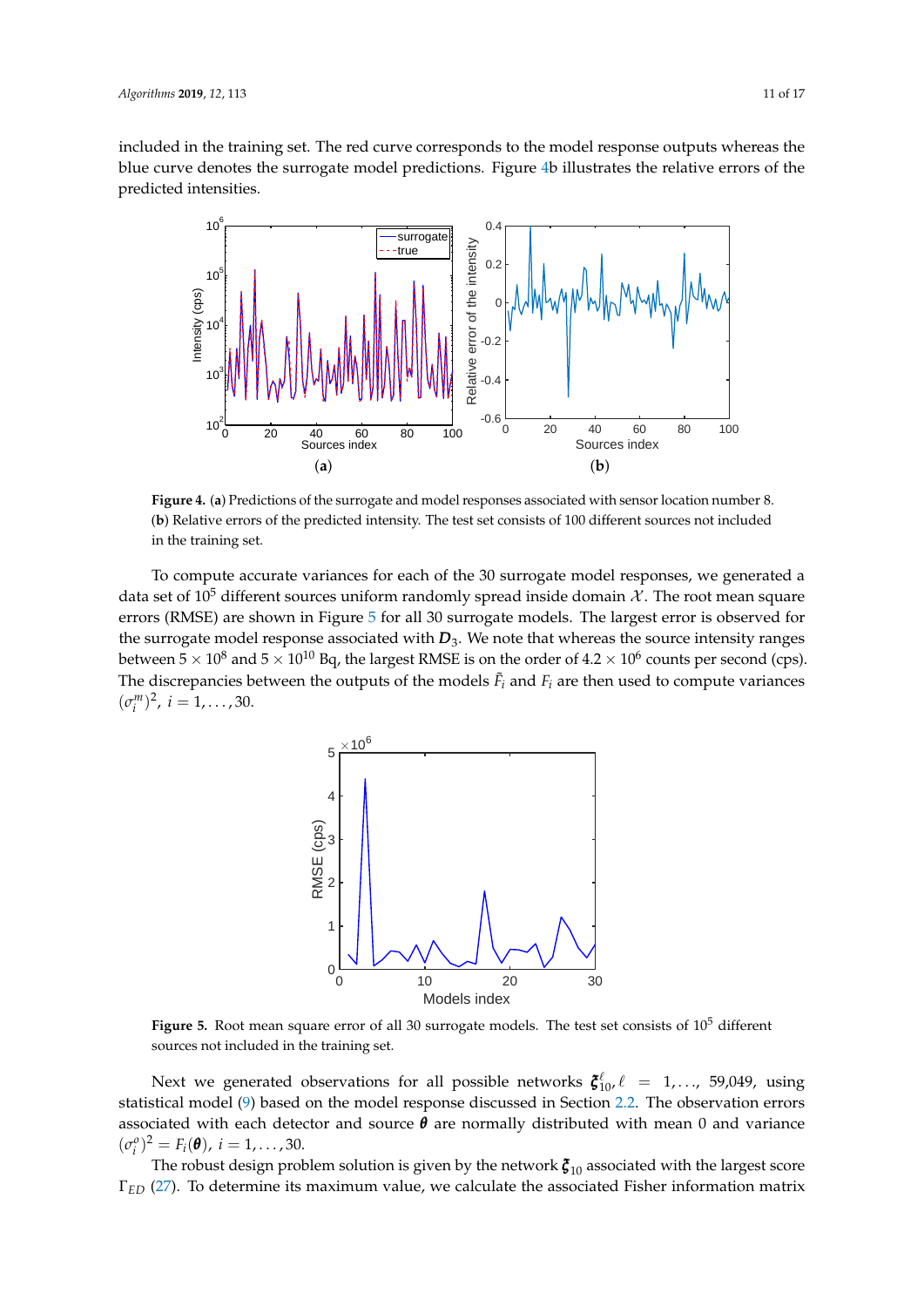for all possible networks  $\bm{\zeta}_{10}^\ell$ ,  $\ell=1,\ldots$ , 59,049 and a collection of possible sources  $\bm{\theta}_\ell$ ,  $\ell=1,\ldots$ , 9880 spread throughout the domain  $\mathcal X$ . This allows us to estimate the integral in [\(27\)](#page-8-2). The dependencies associated with the Fisher information matrix are the derivatives of the surrogate models with respect to the source characteristics and variances  $(\sigma_i)^2 = (\sigma_i^o)^2 + (\sigma_i^m)^2$ ,  $i = 1, ..., 30$ . The gradients  $\frac{\partial \tilde{F}_i}{\partial \theta_l}$  are computed from [\(10\)](#page-4-2) knowing that  $\psi$  is the Gaussian radial basis function and  $\|\cdot\|_2$  is the Euclidean norm. These sources  $\bm{\theta}_\ell$  ,  $\ell=1,\ldots$  , 9880, differ from those used for constructing the surrogate models and are uniformly distributed over the entire domain. This spatial distribution was employed since we selected *p*(*θ*) to be the uniform distribution over X in score  $\Gamma$ <sub>*ED*</sub> [\(27\)](#page-8-2).

The values  $\Gamma_{ED}(\bm{\xi}_{10}^{\ell})$  are computed for all possible networks and the results are shown in Figure [6a](#page-11-0). Allowing each network to include only one detector out of the three possible choices over each of the ten rectangular areas—see Figure [2—](#page-8-1)likely explains the periodic behavior. The optimization problem does not have a unique solution as seen from the expected values. Three different networks produce the largest score. Figure [6b](#page-11-0) shows the detectors locations of one of these three networks corresponding to the index 35,714.

<span id="page-11-0"></span>

**Figure 6.** (**a**) Scores Γ*ED* for all possible networks. The solution of the robust design problem is not unique; (**b**) The optimal network obtained as the solution of the robust design in the average sense strategy.

To test the obtained robust design network, we use the Formula [\(28\)](#page-9-0) with the 11 randomly selected networks of sensors plotted in Figure [7.](#page-12-0) Next we set  $M = 50$ , and uniform randomly select 50 true sources  $\theta_0^{\ell}$  from  $\chi$ . Observations were then generated using the statistical model [\(9\)](#page-4-1) for each source  $\pmb{\theta}^\ell_0$ ,  $\ell=1,\ldots$  , 50 and network of sensors including the optimal one. We then solve the inverse problem [\(15\)](#page-5-4) using the Particle Swarm algorithm [\[10\]](#page-16-1) detailed in the Appendix [A.](#page-14-0)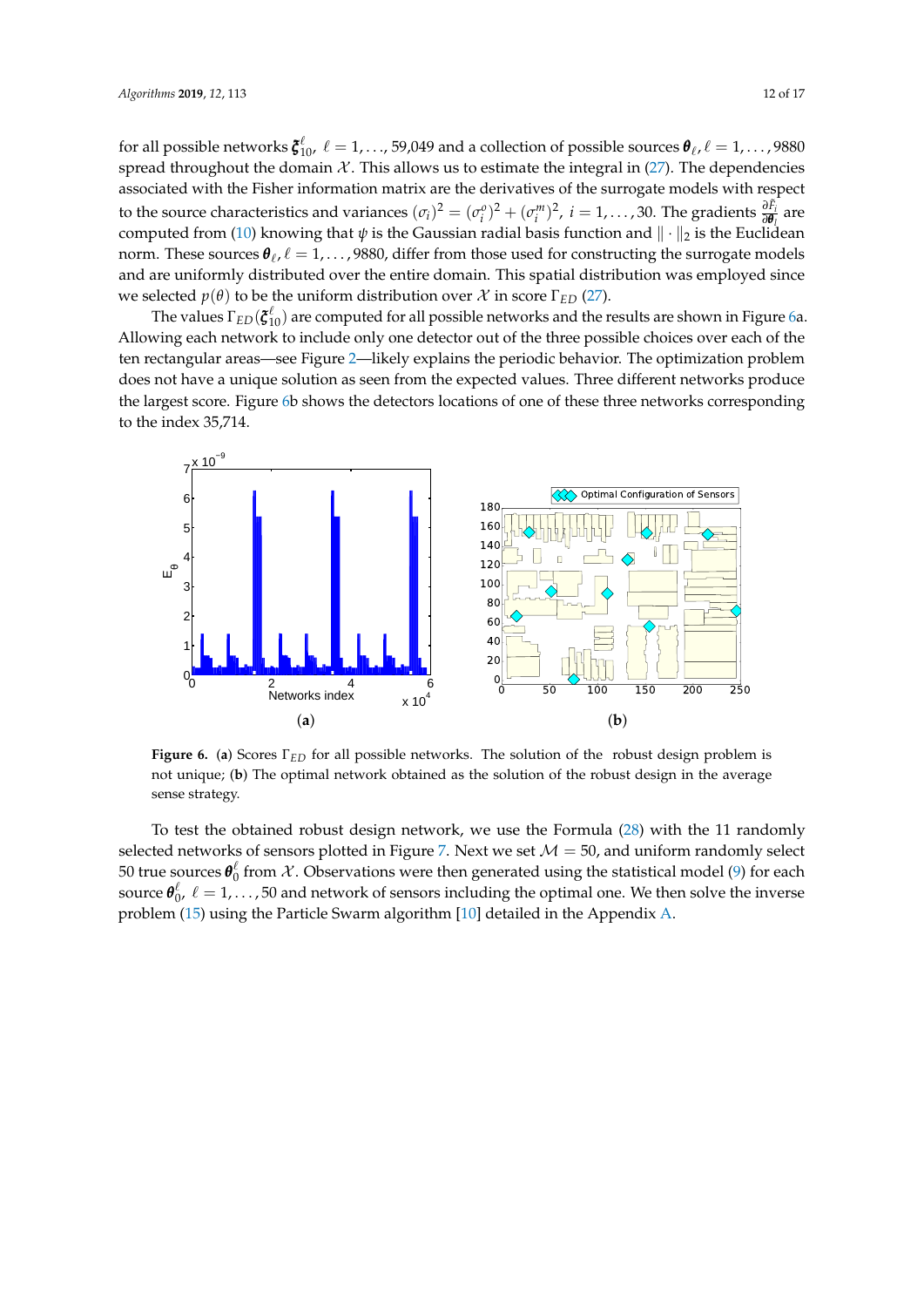<span id="page-12-0"></span>

**Figure 7.** Random networks of sensors to be compared against the optimal network shown in the Figure [6.](#page-11-0)

The Particle Swarm approach is a global, meta-heuristic optimization algorithm motivated by social-psychological principles [\[27\]](#page-16-17). It was originally introduced in [\[10\]](#page-16-1) and it was designed to imitate a social behavior such as the movements of birds in a flock or fishes in a shoal. Later the algorithm was simplified and its performance for solving optimization problems were reported in [\[28\]](#page-16-18).

For our example, we set the inertia parameter to be 1.1 and the neighborhood of each particle is set to 4. The self and social adjustment coefficients  $y_1$  and  $y_2$  are set to 1.49. We select the swarm size to 70, and for each given source  $\pmb{\theta}^\ell_0$ ,  $\ell = 1, \ldots$  , 50, and network out of the 11 randomly selected networks plus the optimal one, we compute the inverse problem solution.

The errors of the inverse problem solutions (i.e., the estimated sources characteristics) are shown in Figure [8](#page-13-1) for all possible networks and sources. We note that the solution obtained using the optimal network does not have the smallest error for all the sources. For example, for source number 28, the source characteristics errors obtained using the optimal network are larger than all the estimates errors associated with the random networks except Network 4. This is not unexpected, since the optimal design was obtained following an average sense formulation.

Next, the errors of the inverse problem solutions are averaged over the entire set of sources and the results of Formula [\(28\)](#page-9-0) are illustrated in Figure [9](#page-13-2) for all 12 considered networks. The index associated with the optimal network is 12 and corresponds to the smallest RMSE. This result suggests that we were able to identify the robust design in the average sense for the nuclear transport inverse problem.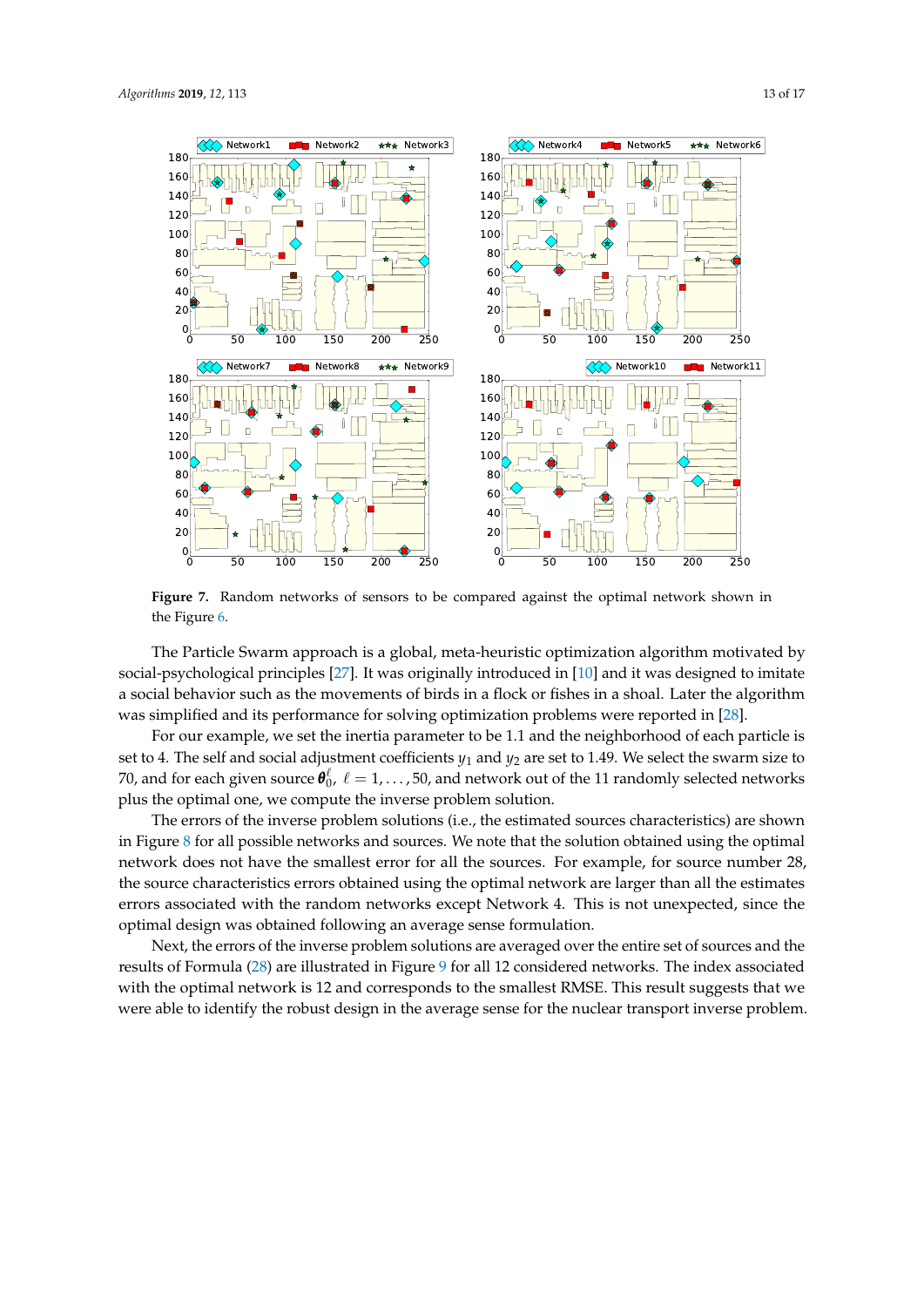<span id="page-13-1"></span>

<span id="page-13-2"></span>**Figure 8.** Root mean square errors for all the tested networks. The results are obtained for 50 sources whose components were selected from uniform distributions.



**Figure 9.** Root mean square errors averaged for all sources. The network corresponding to index 12 is the optimal one and has the smallest errors.

# <span id="page-13-0"></span>**6. Conclusions and Future Work**

In this investigation, we constructed a network of sensors to reduce uncertainty in the solution of a radiation detection inverse problem. We employed a robust design in the average sense method that eliminated the dependence on the true solution or *a priori* estimates. We focused on the ED-optimal design [\[15\]](#page-16-6), whose solution maximizes the expected value of the determinant of the Fisher information matrix over the entire domain.

Since we generated a discrete number of possible sensors locations, the stochastic optimization problem is transformed into a combinatorial one. The number of possible networks decreased by imposing certain combination restrictions for the possible detectors' locations. We employed a radial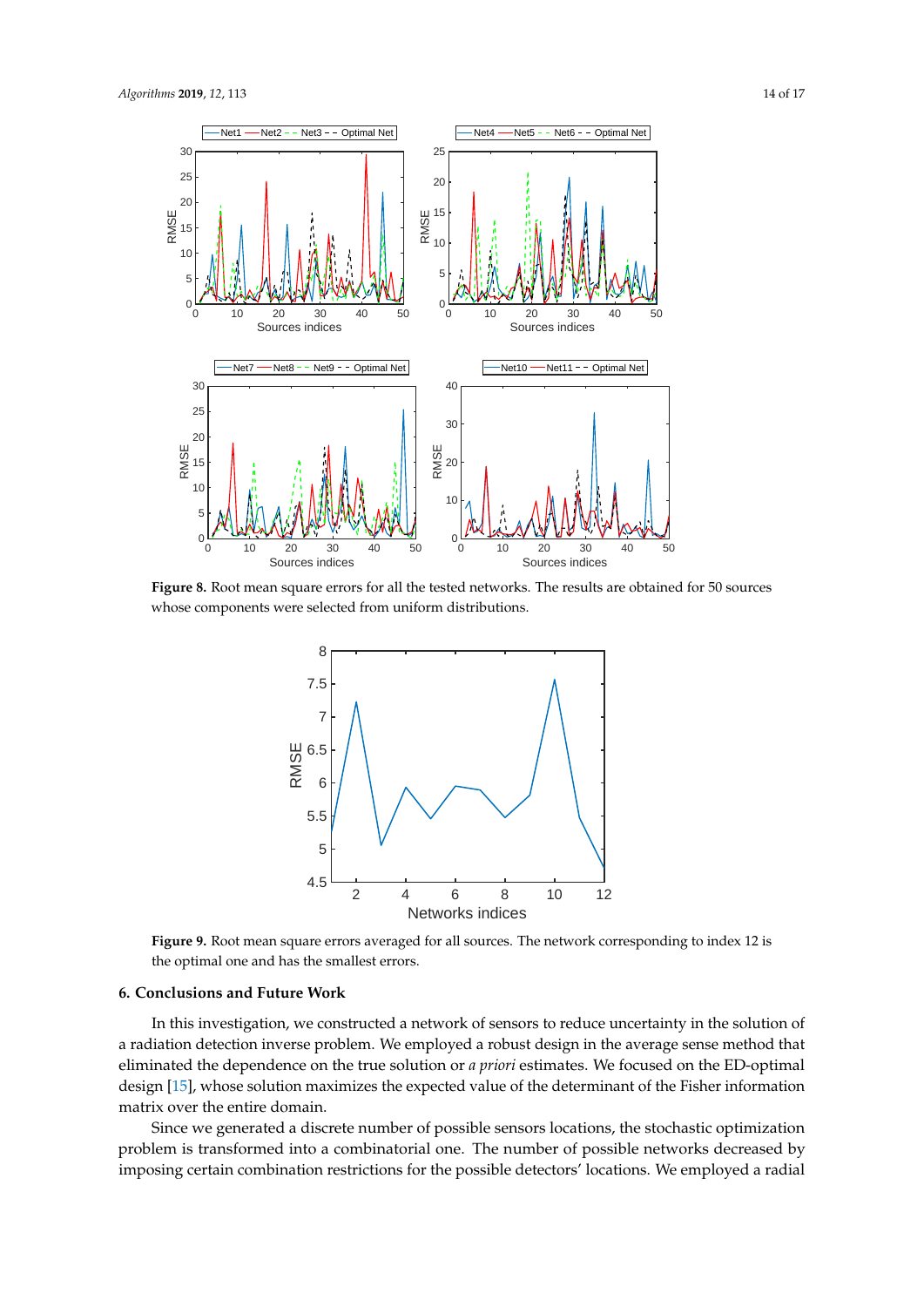basis function surrogate model to alleviate the non-smoothness attributes of the radiation transport model due to the domain geometry.

By solving the combinatorial problem, we found that the solution of the optimization problem is not unique. However, we did identify multiple sensor networks that were optimal in a least- error sense. An optimal network associated with the largest ED-scores was compared against 11 randomly selected networks using a data set of 50 different sources. The overall RMSE revealed that the optimal network has more precision than any other network in the average sense.

In future work, we will reformulate the problem in a continuous framework; i.e., the number of detectors is unlimited inside the city environment. This formulation enables the use of very effective numerical algorithms. We will apply methods such as the stochastic Robbins—Monro algorithm [\[29](#page-16-19)[,30\]](#page-16-20).

Author Contributions: R.Ş. worked on conceptualization, methodology, software, validation and writing the manuscript. J.H. was responsible with some conceptualization details, software and reviewing the manuscript. J.C. helped with the results validation. R.C.S. and J.M. contributed to conceptualization, methodology and reviewing the manuscript.

**Funding:** This research was supported by the Department of Energy National Nuclear Security Administration NNSA Consortium for Nonproliferation Enabling Capabilities (CNEC) under the Award Number DE-NA0002576.

Acknowledgments: Razvan Ştefănescu thanks Michael Navon and Alen Alexanderian for their valuable suggestions regarding the current research topic.

**Conflicts of Interest:** The authors declare no conflict of interest. The funders had no role in the design of the study, the collection, analysis, and interpretation of data, the writing of the manuscript, and the decision to publish the results.

## <span id="page-14-0"></span>**Appendix A. Particle Swarm**

The initialization stage of Particle Swarm is described in Algorithm [A1.](#page-14-1) The algorithm starts by selecting the population size of the swarm denoted by *P*. Initially, the state positions [*θ old*] *<sup>j</sup>* and velocities  $[\pmb{v}^{old}]^j$ ,  $j = 1, 2, ..., P$  are randomly selected from uniform distributions; i.e.,  $[\theta_i^{old}]^j$ ,  $[v_i^{old}]^j \sim$  $U[l_i, u_i]$ ,  $i = 1, 2, 3$ . Each state point has an associated neighborhood of size  $N = Ns$  influencing its future trajectory. Other parameters of the algorithm must be selected too, such as the inertia parameters *W*<sup>*j*</sup> ∈  $\mathbb R$  and stall counter *c*<sup>*j*</sup> for *j* = 1, 2, ..., *P*. These parameters influence the space search.

# <span id="page-14-1"></span>**Algorithm A1** Particle Swarm—Initialization

- 1: Select swarm size  $P \in \mathbb{N}$  and generate initial state points  $[\theta^{old}]^j$  and velocities  $[\theta^{old}]^j$ ,  $j = 1, 2, ..., P$  $\text{such that } [\theta_i^{old}]^j, [\upsilon_i^{old}]^j \in [l_i, u_i], i = 1, 2, 3.$
- 2: Select the minimum neighborhood size *minNs* and the inertia parameters  $W^j \in \mathbb{R}$ ,  $j =$ 1, 2, ..., *P*,  $W^j \in [0.1, 1.1]$ .
- 3: Set the stall counter  $c^j = 0$  for all state points  $j = 1, 2, ..., P$ .
- 4: Set the self and social adjustment real variables  $y_1$  and  $y_2$ .
- 5: Set  $N = Ns$ .

The evolution of the space point *jth* from the current state to the next one is described in Algorithm [A2.](#page-15-8) The index notation is dropped. The proposal function depends on a two steps formula. First, the velocity  $\mathbf{v}^{new}$  is adjusted via Equation [\(A1\)](#page-15-9) while in the second phase, the new state is obtained by adding the newly generated velocity to its previous position [\(A2\)](#page-15-10). The weights *y*<sup>1</sup> and *y*<sup>2</sup> denote the self and social adjustment coefficients steering the search towards either the state point **p** or its neighbors **g** best position. We denote the Hadamard product by .∗.

A successful replacement of the best state point position **b** among the entire population ensures a change in the inertia parameter *W* while a failure leads to a larger neighborhood selection and maintains *W* constant. Finally, the new proposals are set to replace the current ones for the next iteration. The algorithm stops when the relative change in the lowest objective function value  $J_b^*$  over a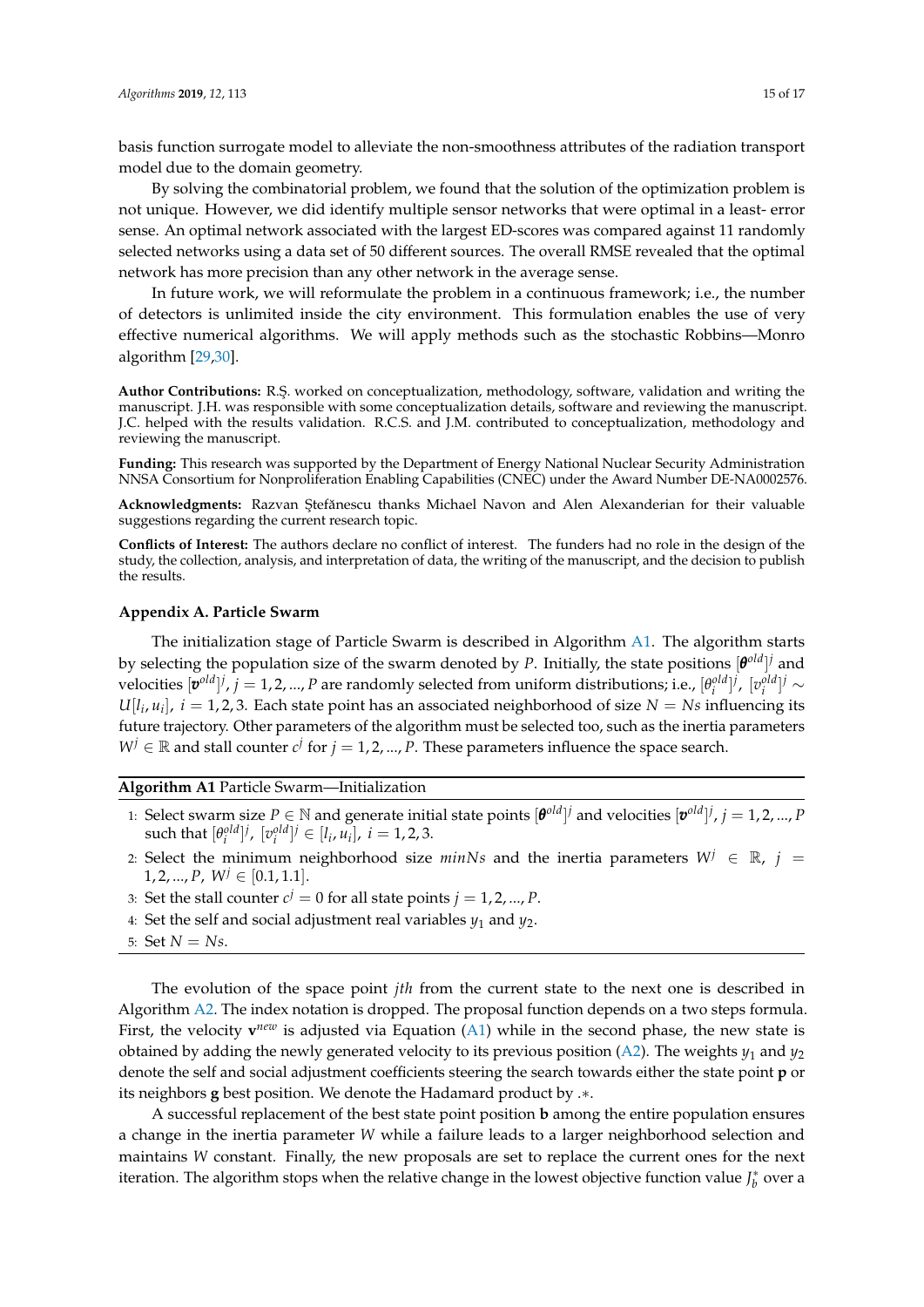range of predefined number of iterations is smaller than a specified tolerance, the maximum number of iterations is reached, or a preset objective function percentage decrease has been achieved.

# <span id="page-15-8"></span>**Algorithm A2** Particle Swarm—*jth* trajectory

- 1: Select *N* state points other than *j* to generate the associated neighborhood.
- 2: Set *f lag* = *f alse*. Define set *S* containing all the *N* state points. Find the lowest objective function

$$
\mathbf{g} = \min_{\boldsymbol{\theta}^{old} \in S} J(\boldsymbol{\theta}^{old}) and setJ^{n*} = J(\mathbf{g}).
$$

3: Select random vectors  $\mathbf{u}_1$  and  $\mathbf{u}_2$  of size 3 from the uniform distribution  $U(0, 1)$ . Update the velocity:

<span id="page-15-9"></span>
$$
\mathbf{v}^{new} = W \cdot \mathbf{v}^{old} + y_1 \cdot \mathbf{u}_1. * (\mathbf{p} - \boldsymbol{\theta}^{old}) + y_2 \cdot \mathbf{u}_2. * (\mathbf{g} - \boldsymbol{\theta}^{old}). \tag{A1}
$$

4: Update the position

<span id="page-15-10"></span>
$$
\boldsymbol{\theta}^{new} = \boldsymbol{\theta}^{old} + \mathbf{v}^{new}.\tag{A2}
$$

- 5: Enforce the bounds. If any component of  $\theta^{new}$  is outside a bound, set it equal to that bound.
- 6: **if**  $J(\boldsymbol{\theta}^{new}) < J^*$  then  $\mathbf{p} = \boldsymbol{\theta}^{new}$ ,  $J^* = J(\boldsymbol{\theta}^{new})$
- 7: **end if**.
- 8: if  $J(\theta^{new}) < J_b^*$  then  $flag = true$ ,  $J_b^* = J(\theta^{new})$  and  $b = \theta^{new}$ , where  $J_b^*$  corresponds to the smallest objective function in the swarm.
- 9:  $elseflag = false$
- 10: **end if**.

11: **if** flag = true **then** set  $c = max(0, c - 1)$  and  $N = Ns$ .

- 12: **if**  $c < 2$  **then**  $W = 2 \cdot W$
- 13: **end if**.
- 14: **if**  $c > 5$  **then**  $W = W/2$  and ensure that  $W$  is inside the bounds.
- 15: **end if**.
- 16: **else** set  $c = c + 1$ ,  $N = min(N + Ns, P)$
- 17: **end if**.
- 18: Set  $\boldsymbol{\theta}^{old} = \boldsymbol{\theta}^{new}$  and  $\boldsymbol{v}^{old} = \boldsymbol{v}^{new}$  and GO TO step [1.](#page-15-8)

## **References**

- <span id="page-15-0"></span>1. Alpay, M.E.; Shor, M.H. Model-Based Solution Techniques for the Source Localization Problem. *IEEE Trans. Control Syst. Technol.* **2000**, *8*, 895–904. [\[CrossRef\]](http://dx.doi.org/10.1109/87.880592)
- <span id="page-15-1"></span>2. Sivergina, I.F.; Polis, M.P. Comments on "Model-based solution techniques for the source localization problem". *IEEE Trans. Control Syst. Technol.* **2002**, *10*, 633. [\[CrossRef\]](http://dx.doi.org/10.1109/TCST.2002.1014683)
- <span id="page-15-2"></span>3. Shultis, J.K.; Faw, R.E. *Radiation Shielding*; American Nuclear Society: La Grange Park, IL, USA, 2000.
- <span id="page-15-3"></span>4. Briesmeister, J.; Carlo, M.T.G.M.; Code, N.P.T. *Report LA-13709-M*; Los Alamos National Laboratory: New Mexico, NM, USA, 2000.
- <span id="page-15-4"></span>5. King, M.J.; Harris, B.; Toolin, M.; DuBord, R.M.; Skowronski, V.J.; LuSoto, M.A.; Estep, R.J.; Brennan, S.M.; Cosofret, B.R.; Shokhirev, K.N. An Urban Environment Simulation Framework for Evaluating Novel Distributed Radiation Detection Architectures. In Proceedings of the 2010 IEEE International Conference on Technologies for Homeland Security (HST), Waltham, MA, USA, 8–10 November 2010; pp. 446–452.
- <span id="page-15-5"></span>6. Brennan, S.M.; Mielke, A.M.; Torney, D.C.; MacCabe, A.B. Radiation Detection with Distributed Sensor Networks. *Computer* **2004**, *37*, 57–59. [\[CrossRef\]](http://dx.doi.org/10.1109/MC.2004.103)
- <span id="page-15-6"></span>7. Hensley, W.; Lepel, E. *Synth: A Gamma-Ray Spectrum Synthesizer*; Pacific Northwest Laboratory: Richland, WA, USA, 1996.
- <span id="page-15-7"></span>8. Morelande, M.R.; Skvortsov, A. Radiation field estimation using a Gaussian mixture. In Proceedings of the 12th International Conference on Information Fusion, Seattle, WA, USA, 6–9 July 2009; pp. 2247–2254.